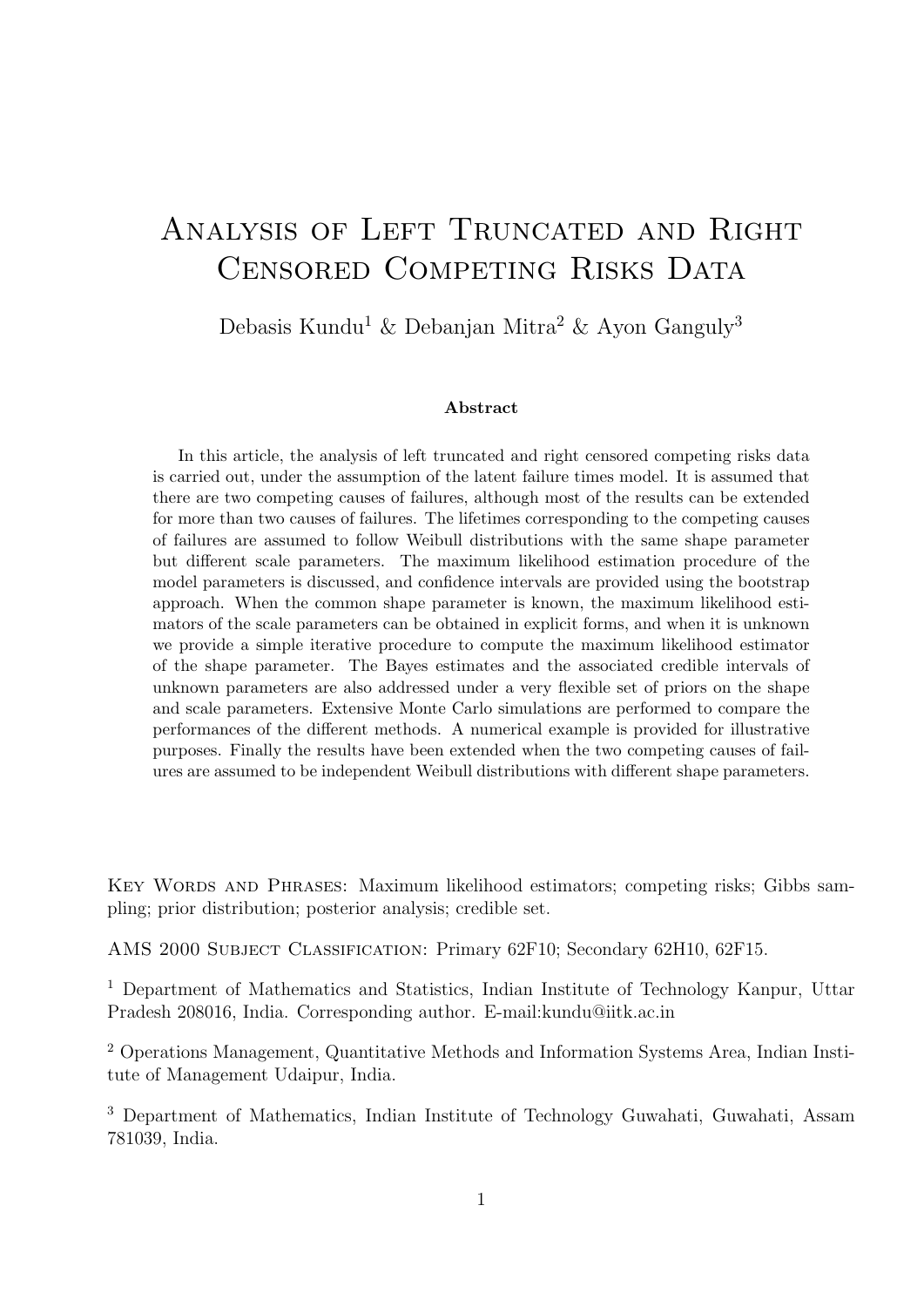## 1 INTRODUCTION

In the analysis of reliability data or in medical studies, the failure of an item or an individual may be attributable to more than one cause or factor. These 'risk factors' in some sense compete with each other for the failure of the experimental unit. An investigator is often interested in the assessment of a specific risk in the presence of other risk factors. In the statistical literature it is well known as the competing risks model. In analyzing the competing risks model, it is assumed that the data consists of a failure time and an indicator denoting the cause of failure. An extensive amount of work has been carried out on the analysis of competing risks data both under the parametric and non-parametric set-up. See for example Crowder (2001), David and Moeschberger (1978) and the references cited therein for different issues related to the competing risks problems.

The analysis of lifetime data in the competing risks framework can be performed in two different ways: one can either adapt the latent failure times model approach as suggested by Cox (1959), or use the cause specific hazard function model as suggested by Prentice et al. (1978). In the non-parametric set up no specific lifetime distribution is assumed. For the parametric set up it is assumed that different causes follow some specific parametric distribution, namely exponential, gamma, Weibull etc. It is observed by Kundu (2004) that when the assumed model for the lifetime is either exponential or Weibull, the two above approaches lead to the same likelihood function, hence provide the same set of estimators of the unknown parameters. Although the interpretations of the model parameters are quite different.

The problem addressed in this paper was mainly motivated from a real life example mentioned in Hong, Meeker and McCalley (2009), and it can be stated as follows. There are approximately 150,000 high-voltage power transformers which were installed at different time points in the past and they are in service in different parts of U.S. The energy company started record keeping only in 1980. The complete information on transformers installed after 1980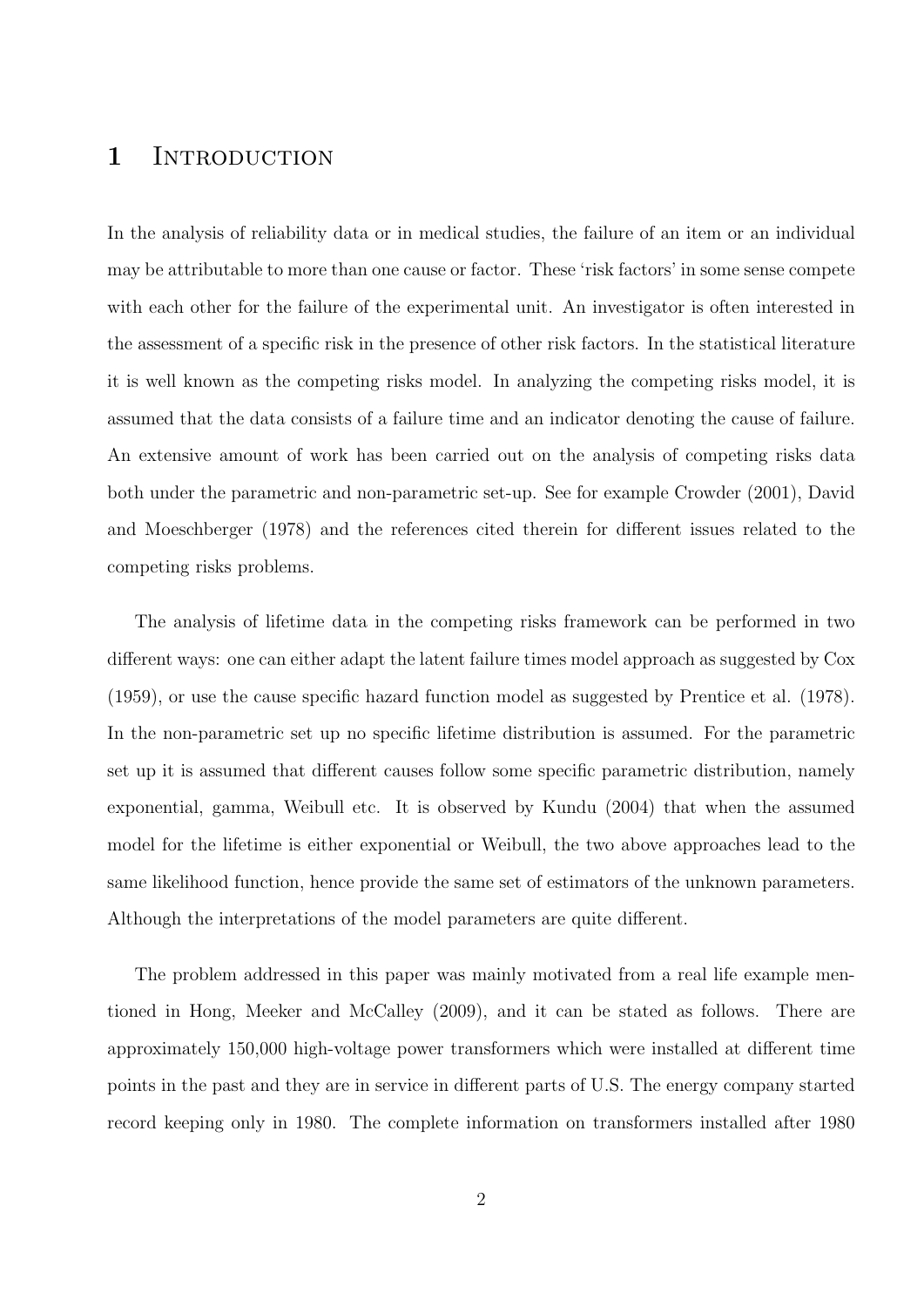are available. Moreover, the complete information on transformers which were installed before 1980 but failed after 1980 are also available. However, no information is available on those units which were installed before 1980 and failed before 1980. The authors had the access to the data till 2008. Therefore, all the units which have not failed till 2008 are right censored. The data of this type are known as the left truncated right censored data. Due to confidentiality reason the authors did not provide the exact data, but they provided the classical analysis of the data set based on the assumption that the lifetime distribution of the transformers follow a two-parameter Weibull distribution.

Recently, Balakrishnan and Mitra (2012) mimicked the lifetime of the transformer data of Hong, Meeker and McCalley (2009) and provided a detailed analysis of the model. In this connection see also Balakrishnan and Mitra (2011, 2014), where the authors considered different other lifetime distributions and proposed to use the expectation maximization (EM) algorithm to compute the maximum likelihood estimators (MLEs) of the unknown parameters and also provided the confidence intervals of the unknown parameters based on missing information principle. Very recently Kundu and Mitra (2016) considered the same problem from the Bayesian perspective. In this paper we consider the same problem as mentioned in Hong, Meeker and McCalley (2009) with the further assumption that each transformer can fail due to some cause, for example (i) excessive load or (ii) excessive heating etc. If the lifetime of an unit is available then the corresponding cause of failure is also known. We call this type of data as the left truncated right censored competing risks data. For notational simplicity it is assumed that we have only two causes of failures although all the results provided here can be easily generalized for any number of causes.

As in Balakrishnan and Mitra (2012) we have mimicked the lifetime of the transformer data of Hong, Meeker and McCalley (2009) with a possible causes of failure. The data set is presented in the Appendix A. Here  $\nu = 1$  indicates that the transformer was installed after 1980, and  $\nu = 0$  indicates that it was installed before 1980 and it did not fail till 1980. Further,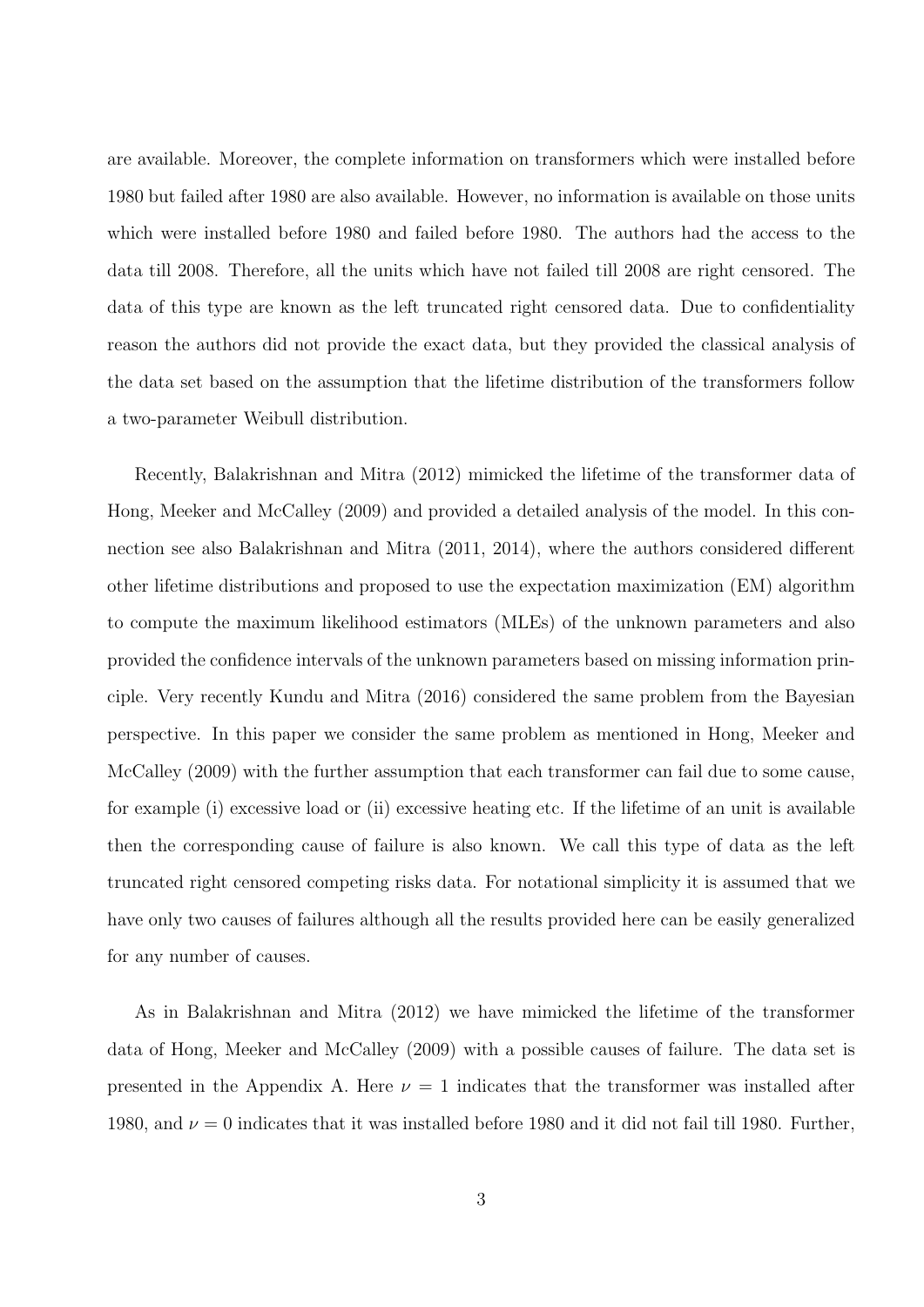$\delta = 1$  or 2 indicates that the transformer has failed due to Cause 1 or Cause 2, respectively, and  $\delta = 0$  implies it did not fail till 2008. The main aim of this paper is to provide the detailed analysis of this left truncated right censored competing risks data set.

To analyze this data set it is assumed that the competing causes of failures follow Cox's latent failure time model assumptions. Moreover, it is further assumed that the failure time distributions of both the causes follow two-parameter Weibull distribution with the common shape parameter but different scale parameters. First we obtain the MLEs of the unknown parameters. It is observed that when the common shape parameter is known the MLEs of the scale parameters can be obtained in explicit forms. When the common shape parameter is unknown, first we obtain the MLE of the shape parameter by solving a simple non-linear equation, and then we obtain the MLEs of the scale parameters in explicit forms. We have proposed to use the parametric bootstrap method for constructing the confidence intervals of the unknown parameters.

We further provide the Bayesian analysis of the unknown parameters. When the common shape parameter is known we have assumed a very flexible conjugate Dirichlet-Gamma (DG) prior on the scale parameters. In this case the Bayes estimates and the associated credible interval can be obtained in explicit form. When the common shape parameter is unknown, no specific form of prior on the shape parameter is assumed. It is assumed that the shape parameter has a prior which has a log-concave density function. In this case the Bayes estimates cannot be obtained in explicit forms. We propose to use the importance sampling procedure to compute the Bayes estimates and also to construct the associated credible intervals. Extensive simulations have been performed to compare the performances of the different methods and one data analysis has been performed for illustrative purposes. Finally we extend the results when the shape parameters of the two competing causes of failures are not assumed to be the same. We provide the classical and Bayesian inference under this generalized assumption and reanalyze the same data set for illustrative purposes.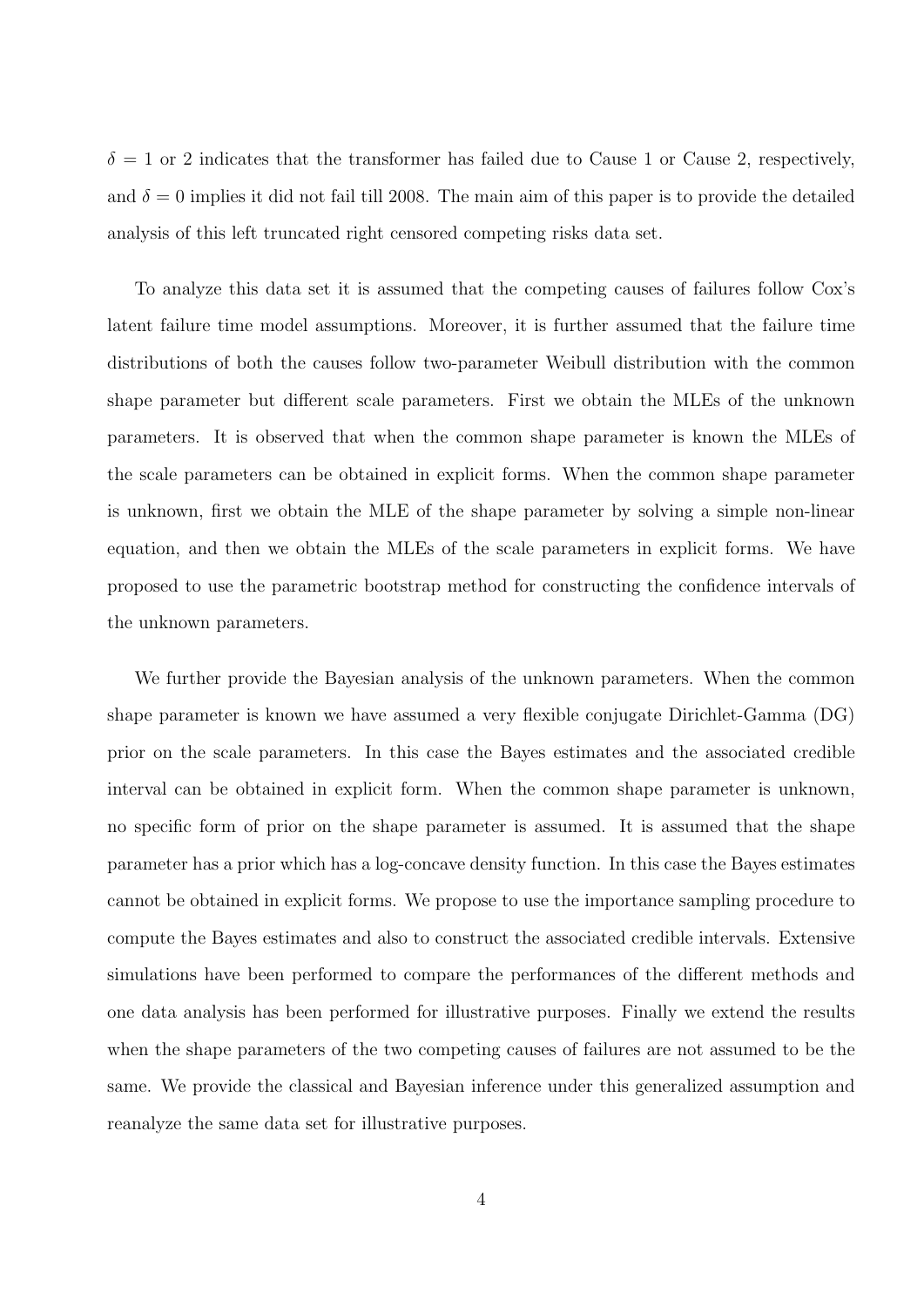It may be mentioned that although quite a bit of work has been done so far on the analysis of left truncated right censored data, nobody has provided the analysis in presence of competing risks. In particular, Balakrishnan and Mitra (2012) and Kundu and Mitra (2016) provided the classical and Bayesian analysis, respectively, of the left truncated right censored data when the lifetime distribution of the experimental units follow Weibull distribution without any presence of competing risks. In this paper we provide both the classical and Bayesian inference for the left truncated right censored competing risks data under a fairly general set of priors, and that is the major contribution of this paper. Although, we have assumed that the competing causes of failures follow Weibull distributions, similar procedures may be developed for other distributions also.

The rest of the paper is organized as follows. We describe the basic model and the notations used in the paper in Section 2. In Section 3, we discuss the maximum likelihood estimation procedure of the model parameters and also the construction of the associated confidence intervals based on parametric bootstrap approach. Next, we discuss the Bayesian analysis of this problem in Section 4, where we provide the Bayes estimates and the associated credible intervals. In Section 5, we present the Monte Carlo simulation results to compare the performances of the different methods proposed here, and the analysis of one data set is provided in Section 6. In Section 7, we provide the classical and Bayesian inference of the unknown parameters when the shape parameters need not be equal, and finally, we conclude the paper with some remarks in Section 8.

### 2 MODEL DESCRIPTION AND NOTATION

Experimental units are put on a life test at different time points. Let the lifetime of an experimental unit be denoted by a random variable T. For each experimental unit there is one left truncation time point say  $\tau_L$ , which may depend on the experimental unit. Suppose an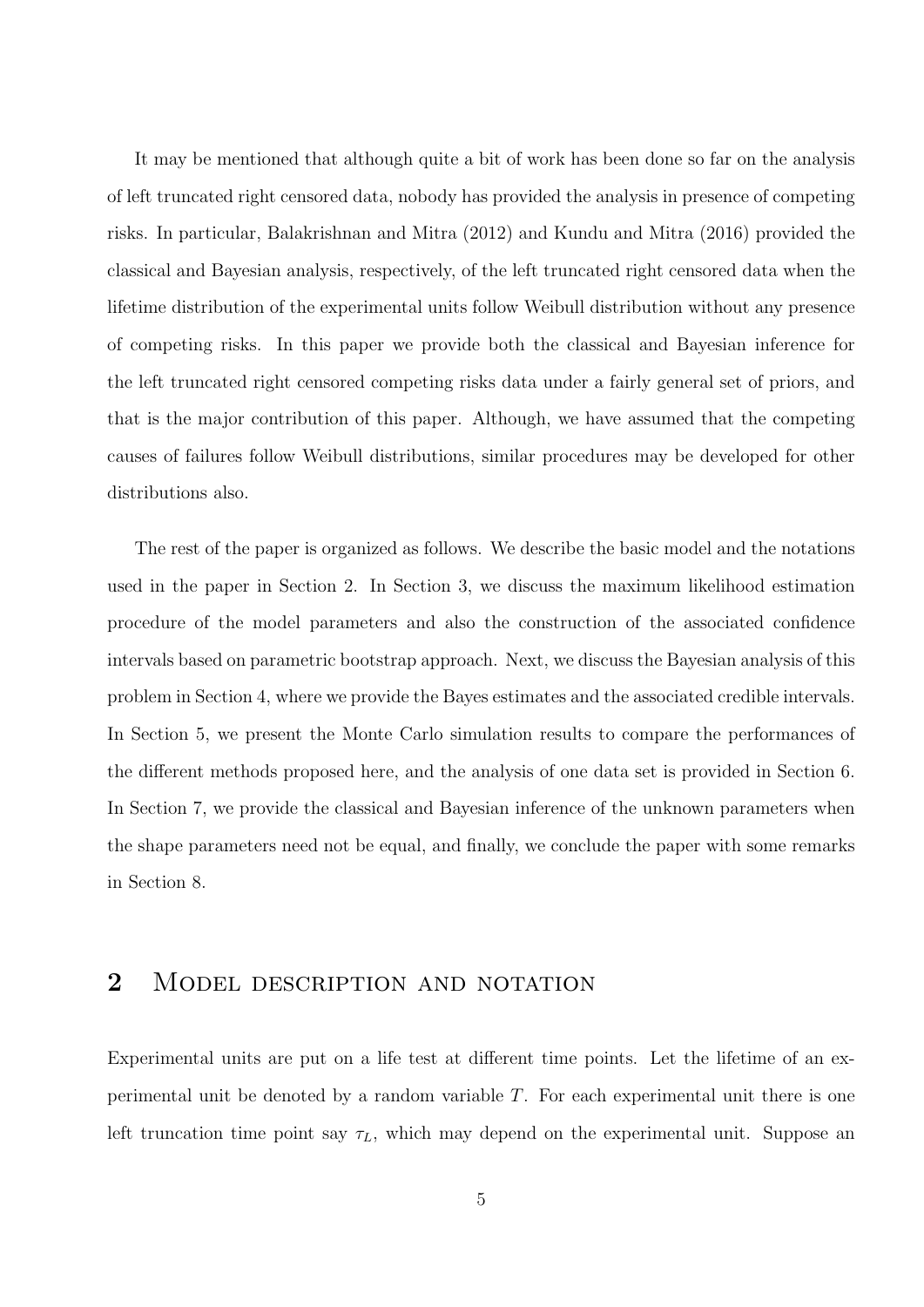experimental unit has been put on a life test at the time point 0, and it has the left truncation time point  $\tau_L$ . If  $\tau_L > 0$ , then the information about the failure time T of the experimental unit is available if  $T > \tau_L$ , otherwise no information is available about T. On the other hand if  $\tau_L < 0$ , the information about T is always available. If an item has been put on a life test before  $\tau_L$ , and it is failed after  $\tau_L$ , then the failure time is known as the truncated failure time. If an experimental unit has been put on a test before the left truncation point  $\tau_L$  or it has been put on a test after  $\tau_L$ , it may be censored at the right censoring point  $\tau_R > \tau_L$ . The right censoring point  $\tau_R$  may also depend on the experimental unit. Therefore, if an experimental unit has been put on a test at the time point 0, and  $\tau_L > 0$ , then the exact failure time is known if  $\tau_L < T < \tau_R$ . Similarly, for  $\tau_L < 0$ , the exact failure time is known provided  $T < \tau_R$ . If the exact failure time of an experimental unit is observable, then the corresponding cause of failure is also known. For example, in case of transformer-example as provided in the previous section,  $\tau_L$  for a particular transformer is 1980 minus the year of installment of the transformer, and  $\tau_R$  is 2008 minus the year of installment of the transformer. The necessary information of an experimental unit is available only if it fails after  $\tau_L$ , or it is being censored after  $\tau_L$ . Therefore, the information regarding the number of failures before the left truncation point is not available. We use the following notations for the rest of the paper.

- $T_{ji}$ : latent failure time of the *i*th unit under cause j,  $i=1,2,...,n$ ,  $j=1,2$ .
- $\tau_{iL}$ : left truncation time for the *i*-th unit.
- $\tau_{iR}$ : Right censoring time for the *i*-th unit.
- $T_i$ : observed lifetime of the *i*-th unit.
- $I_j$ : set of indices of failures due to cause j, j=1,2.
- $I_0$ : set of indices of censored observations.

 $|I_j|$ : cardinality of  $I_j$ . We assume that  $|I_j| = m_j$ , j=1,2 and  $m = m_1 + m_2$ .

 $\delta_i$ : indicator variable for the *i*th unit (1 if it fails from cause 1; 2 if it fails from cause 2; 0 if it is censored).

 $\nu_i$ : truncation indicator. It is 1 if *i*th unit is not truncated; 0 if it is truncated.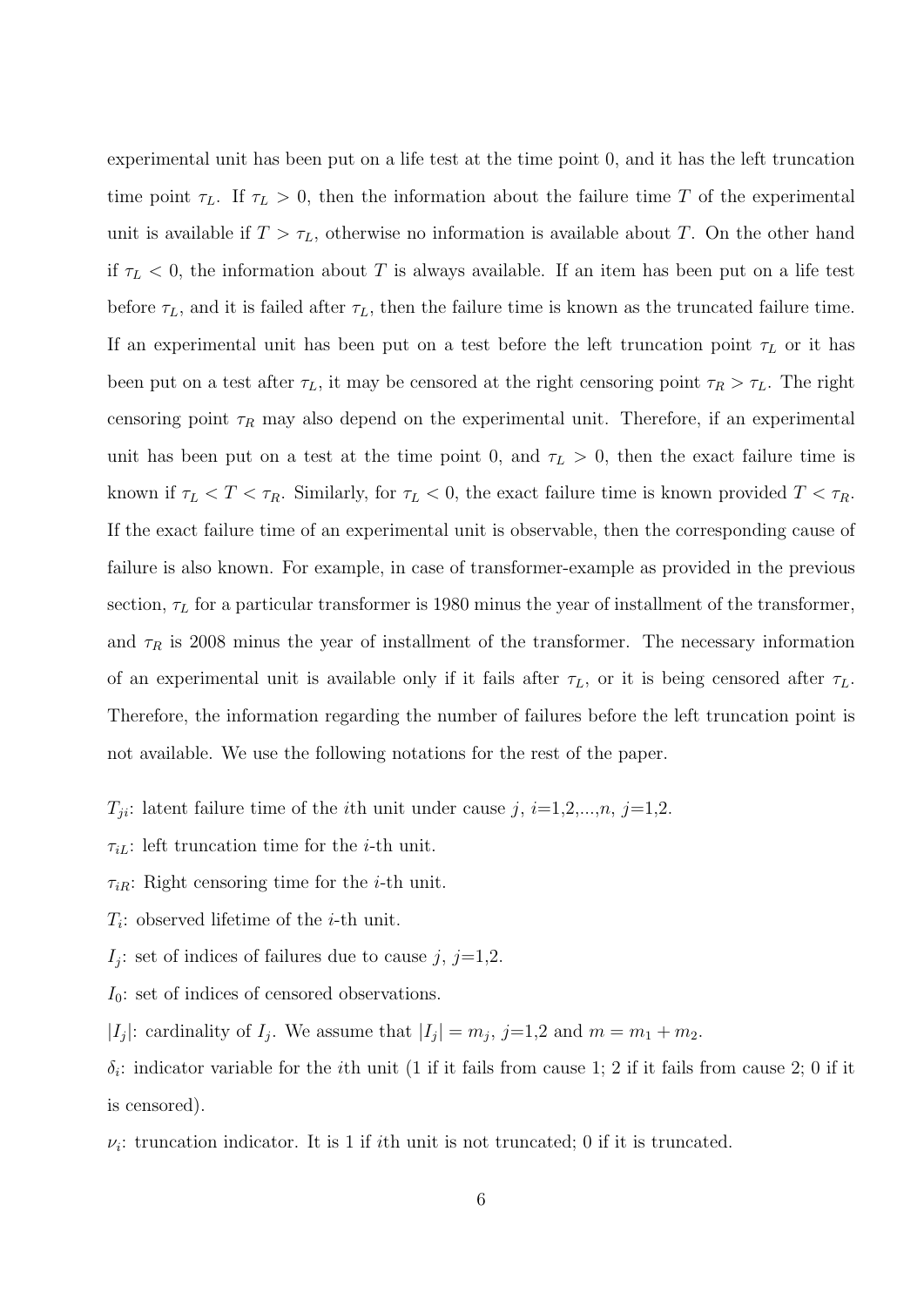Weibull $(\alpha, \lambda)$ : Weibull random variable with probability density function  $\alpha \lambda x^{\alpha-1} e^{-\lambda x^{\alpha}}$ ;  $x > 0$ .

It is assumed that  $(T_{1i}, T_{2i})$ , for  $i = 1, \ldots, n$ , are *n* independent identically distributed random variables.  $T_{1i}$  and  $T_{2i}$  are independent for all  $i = 1, \ldots, n$ , and  $T_i = \min\{T_{1i}, T_{2i}\}$ , see Cox (1959). It is further assumed here that  $T_{1i}$  follows( $\sim$ ) Weibull  $(\alpha, \lambda_1)$  and  $T_{2i} \sim$  Weibull $(\alpha, \lambda_2)$ distribution.

### 3 Likelihood inference

### 3.1 MAXIMUM LIKELIHOOD ESTIMATORS

It is assumed that all the units are put on a test at the time point 0, otherwise, necessary adjustment needs to be made. For the observation  $\{(t_i, \delta_i, \nu_i); i = 1, \ldots, n\}$ , the likelihood contribution of an experimental unit for different values of  $\delta$  and  $\nu$  are as follows:

Case 1: 
$$
\alpha \lambda_1 t_i^{\alpha-1} e^{-(\lambda_1 + \lambda_2)t_i^{\alpha}}
$$
, when  $\delta_i = 1$ ,  $\nu_i = 1$ 

Case 2:  $\alpha \lambda_2 t_i^{\alpha-1}$  $\sum_{i=1}^{\alpha-1} e^{-(\lambda_1+\lambda_2)t_i^{\alpha}},$  when  $\delta_i=2, \nu_i=1$ 

Case 3:  $e^{-(\lambda_1 + \lambda_2)t_i^{\alpha}}$ , when  $\delta_i = 0$ ,  $\nu_i = 1$ 

Case 4: 
$$
\frac{\alpha \lambda_1 t_i^{\alpha-1} e^{-(\lambda_1 + \lambda_2)t_i^{\alpha}}}{e^{-(\lambda_1 + \lambda_2)\tau_{iL}^{\alpha}}}
$$
, when  $\delta_i = 1$ ,  $\nu_i = 0$ 

Case 5: 
$$
\frac{\alpha \lambda_2 t_i^{\alpha-1} e^{-(\lambda_1 + \lambda_2)t_i^{\alpha}}}{e^{-(\lambda_1 + \lambda_2)\tau_{iL}^{\alpha}}}, \text{ when } \delta_i = 2, \nu_i = 0
$$

Case 6:  $\frac{e^{-(\lambda_1+\lambda_2)t_i^{\alpha}}}{(\lambda_1+\lambda_2)x_i^{\alpha}}$  $\frac{\partial}{\partial e^{-(\lambda_1+\lambda_2)\tau_{iL}^{\alpha}}},$  when  $\delta_i=0, \nu_i=0.$ 

We will explain Case 1 and Case 4 in details. Rest will follow along the same manner. Case 1: In this case since  $\nu_i = 1$ , it means the unit has not been left truncated, and since  $\delta_i = 1$ , it implies  $T_{1i} = t_i$ , and  $T_{2i} > t_i$ . Therefore, the likelihood contribution becomes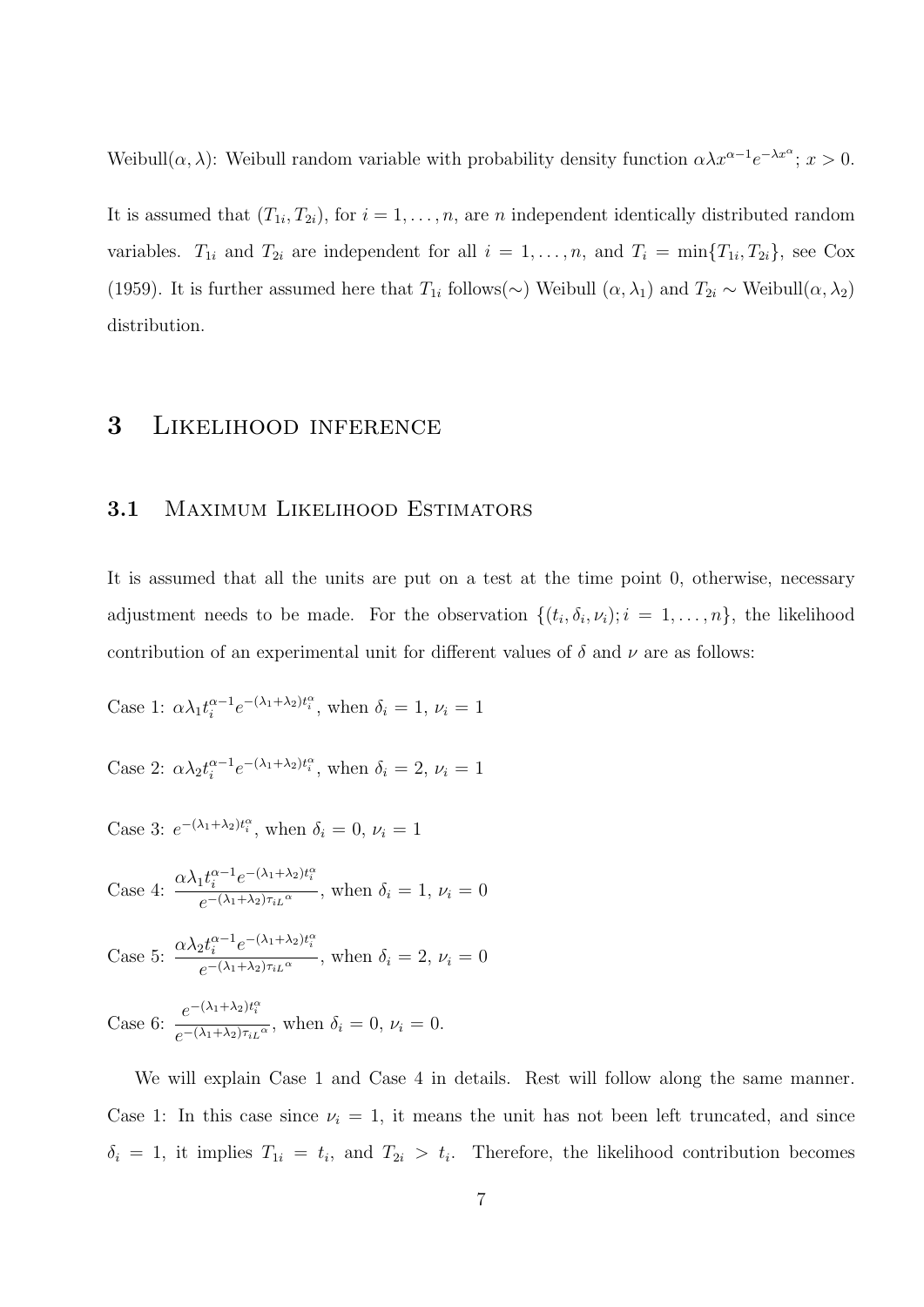$P(t_i < T_{1i} < t_i + dt_i, T_{2i} > t_i) = \alpha \lambda_1 t_i^{\alpha - 1}$  $a_i^{\alpha-1}e^{-\lambda_1t_i^{\alpha}}e^{-\lambda_2t^{\alpha}}dt_i$ . Similarly, for Case 4, since  $\nu_i = 0$ , it means that the unit has been left truncated. Hence, we know that  $T_i = \min\{T_{1i}, T_{2i}\} > \tau_{iL}$ . Moreover,  $\delta_i = 1$ , implies that  $T_{1i} = t_i$  and  $T_{2i} > t_i$ . Therefore, the likelihood contribution becomes  $P(t_i < T_{1i} < t_i + dt_i, T_{2i} > t_i | T_{1i} > T_{iL}, T_{2i} > T_{iL}) = \frac{\alpha \lambda_1 t_i^{\alpha-1}}{t_i}$  $\int_{i}^{\alpha-1} e^{-\lambda_1 t_i^{\alpha}} e^{-\lambda_2 t^{\alpha}}$  $e^{-(\lambda_1+\lambda_2)\tau_{iL}^{\alpha}}$  dt<sub>i</sub>

Hence the likelihood function becomes

$$
L_1(\alpha, \lambda_1, \lambda_2) = \prod_{i \in I_1} \left\{ \alpha \lambda_1 t_i^{\alpha - 1} e^{-(\lambda_1 + \lambda_2) t_i^{\alpha}} \right\}^{\nu_i} \left\{ \frac{\alpha \lambda_1 t_i^{\alpha - 1} e^{-(\lambda_1 + \lambda_2) t_i^{\alpha}}}{e^{-(\lambda_1 + \lambda_2) \tau_{iL}^{\alpha}}} \right\}^{1 - \nu_i}
$$
  
\n
$$
\times \prod_{i \in I_2} \left\{ \alpha \lambda_2 t_i^{\alpha - 1} e^{-(\lambda_1 + \lambda_2) t_i^{\alpha}} \right\}^{\nu_i} \left\{ \frac{\alpha \lambda_2 t_i^{\alpha - 1} e^{-(\lambda_1 + \lambda_2) t_i^{\alpha}}}{e^{-(\lambda_1 + \lambda_2) \tau_{iL}^{\alpha}}} \right\}^{1 - \nu_i}
$$
  
\n
$$
\times \prod_{i \in I_0} \left\{ e^{-(\lambda_1 + \lambda_2) t_i^{\alpha}} \right\}^{\nu_i} \left\{ \frac{e^{-(\lambda_1 + \lambda_2) t_i^{\alpha}}}{e^{-(\lambda_1 + \lambda_2) \tau_{iL}^{\alpha}}} \right\}^{1 - \nu_i}
$$
  
\n
$$
= \alpha^m \lambda_1^{m_1} \lambda_2^{m_2} \prod_{i \in I_1 \cup I_2} t_i^{\alpha - 1} \times e^{-(\lambda_1 + \lambda_2) \left[ \sum_{i=1}^n t_i^{\alpha} - \sum_{i=1}^n (1 - \nu_i) \tau_{iL}^{\alpha} \right]}.
$$

The log-likelihood can be written as

$$
\log L_1(\alpha, \lambda_1, \lambda_2) = m \log \alpha + m_1 \log \lambda_1 + m_2 \log \lambda_2 + (\alpha - 1)w_1 - (\lambda_1 + \lambda_2)w_2(\alpha), \quad (1)
$$

where

$$
w_1 = \sum_{i \in I_1 \cup I_2} \log t_i \quad \text{and} \quad w_2(\alpha) = \sum_{i=1}^n t_i^{\alpha} - \sum_{i=1}^n (1 - \nu_i) \tau_{iL}^{\alpha}.
$$
 (2)

For known  $\alpha$ , the MLEs of  $\lambda_1$  and  $\lambda_2$  can obtained by taking derivatives of (1) with respect to  $\lambda_1$  and  $\lambda_2$ , respectively, and equating them to zero as;

$$
\widehat{\lambda}_1(\alpha) = \frac{m_1}{w_2(\alpha)}
$$
 and  $\widehat{\lambda}_2(\alpha) = \frac{m_2}{w_2(\alpha)}$ .

It easily follows from the second derivatives matrix of (1) that for known  $\alpha$ , when  $m_1 > 0$  and  $m_2 > 0$ , the MLEs of  $\lambda_1$  and  $\lambda_2$  exist and they are unique. When  $\alpha$  is unknown, putting back  $\widehat{\lambda}_1(\alpha)$  and  $\widehat{\lambda}_2(\alpha)$  in (1), we get the profile log-likelihood for  $\alpha$  (without the additive constant)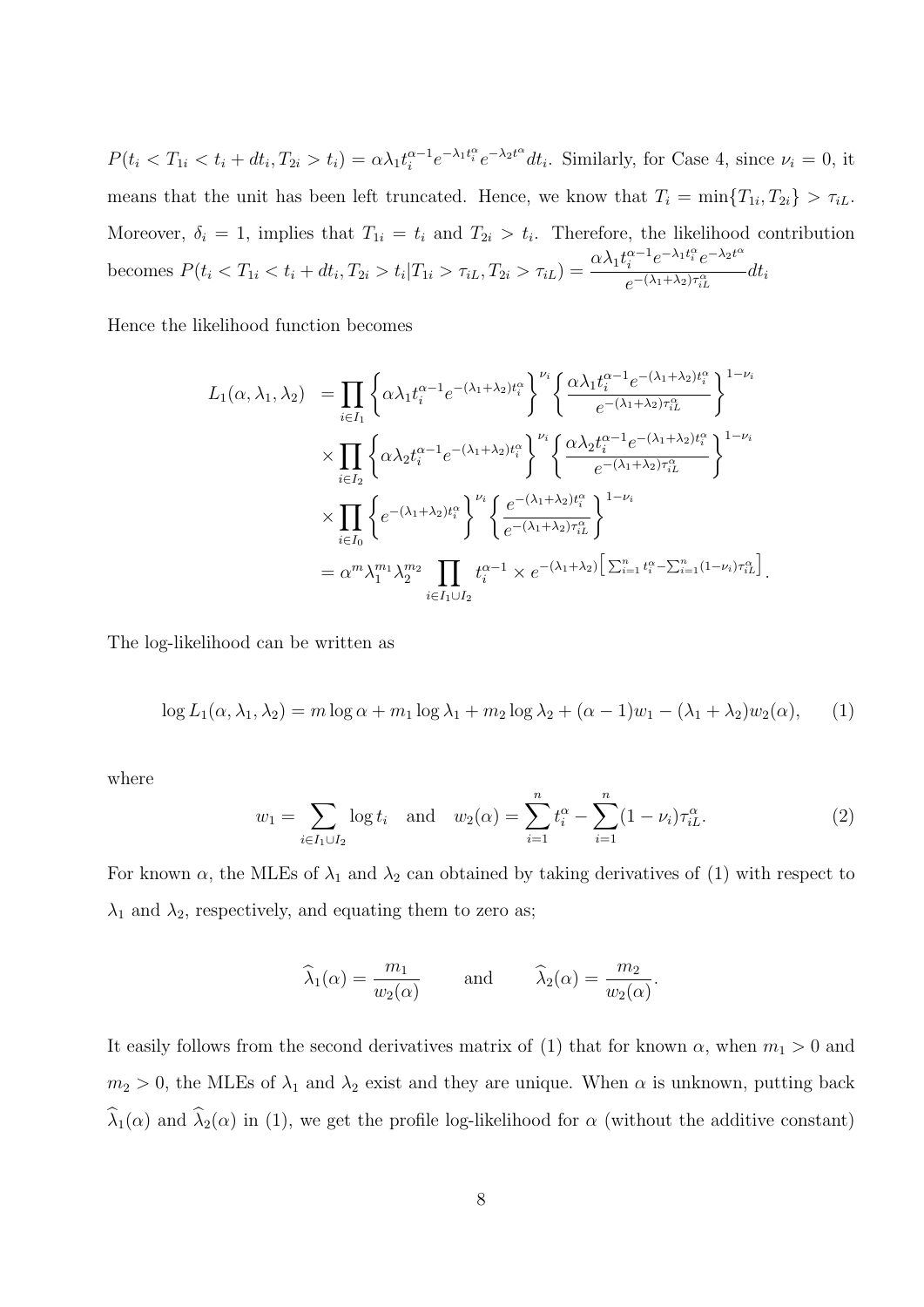$$
p(\alpha) = m \log \alpha - m \log w_2(\alpha) + \alpha w_1.
$$

The MLE of  $\alpha$ , say  $\hat{\alpha}$ , can be obtained by maximizing  $p(\alpha)$  with respect to  $\alpha$ . Once  $\hat{\alpha}$  is obtained, the MLEs of  $\lambda_1$  and  $\lambda_2$  can be obtained as  $\widehat{\lambda}_1 = \widehat{\lambda}_1(\widehat{\alpha})$  and  $\widehat{\lambda}_2 = \widehat{\lambda}_2(\widehat{\alpha})$ , respectively. The following result is useful for further development.

LEMMA 1: For  $m_1 > 0$ ,  $m_2 > 0$ , and for a given  $\alpha$ ,  $\hat{\lambda}_1(\alpha)$  and  $\hat{\lambda}_2(\alpha)$  are the unique MLEs of  $\lambda_1$  and  $\lambda_2$ , respectively.

Proof. It is straightforward, and hence is omitted here.

LEMMA 2: The function  $p(\alpha)$  is unimodal.

*Proof.* To show that  $p(\alpha)$  is unimodal, first we shall show that  $p(\alpha)$  is concave. We have,

$$
p''(\alpha) = -m \left[ \frac{1}{\alpha^2} + \frac{w_2(\alpha)w_2''(\alpha) - (w_2'(\alpha))^2}{(w_2(\alpha))^2} \right].
$$

Note that for  $A = \{1, 2, ..., n\},\$ 

$$
w_2(\alpha)w_2''(\alpha) - (w_2'(\alpha))^2 = \sum_{i,j \in A} t_i^{\alpha} t_j^{\alpha} (\log t_i - \log t_j)^2 - \sum_{i,j \in A} t_i^{\alpha} t_j^{\alpha} (1 - \nu_i)(1 - \nu_j)(\log t_i - \log \tau_{jL})^2
$$

$$
+ \sum_{i,j \in A} t_i^{\alpha} t_j^{\alpha} (1 - \nu_i)(1 - \nu_j)(\log \tau_{iL} - \log \tau_{jL})^2 \ge 0.
$$

Since  $p''(\alpha) < 0$ ,  $p(\alpha)$  is log-concave. Now, using the fact

$$
\lim_{\alpha \to 0+} p(\alpha) = \lim_{\alpha \to \infty} p(\alpha) = -\infty,
$$

we conclude that  $p(\alpha)$  is unimodal.

Therefore, we immediately obtain that when  $m_1 > 0$  and  $m_2 > 0$ , the MLEs of  $\alpha$ ,  $\lambda_1$  and

as

 $\Box$ 

 $\Box$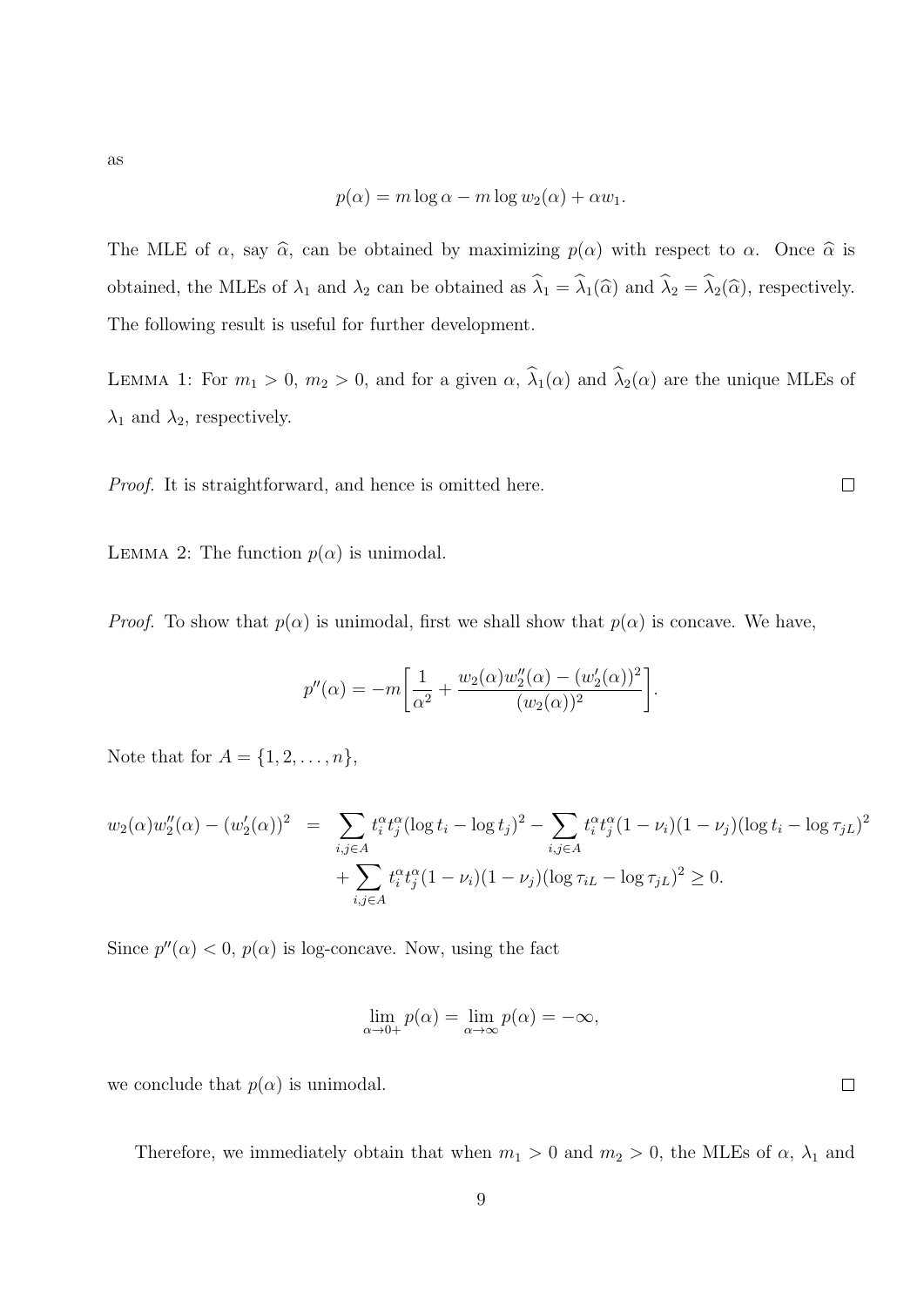$\lambda_2$  exist and they are unique. Since  $p(\alpha)$  is unimodal, it is quite easy to maximize  $p(\alpha)$ . We can use the standard algorithm like Newton-Raphson method to maximize  $p(\alpha)$ . Alternatively, by equating  $p'(\alpha)$  to zero we obtain the following fixed point equation.

$$
\alpha = h(\alpha) = \frac{m w_2(\alpha)}{m w_2'(\alpha) - w_1 w_2(\alpha)}.
$$
\n(3)

 $\Box$ 

Clearly,  $\hat{\alpha}$  is a fixed point solution of (3). A very simple iterative procedure may be used to compute  $\hat{\alpha}$ . First, we start with an initial value of  $\alpha$ , say  $\alpha^{(0)}$ . Then, obtain  $\alpha^{(1)} = h(\alpha^{(0)})$ . Continue this process until convergence is achieved. Once  $\widehat{\alpha}$  is obtained,  $\widehat{\lambda}_1$  and  $\widehat{\lambda}_2$  can be easily obtained as described before.

THEOREM 1: For  $m_1 > 0$  and  $m_2 > 0$ ,  $\hat{\lambda}_1$ ,  $\hat{\lambda}_2$ , and  $\hat{\alpha}$  are the unique MLEs of  $\lambda_1$ ,  $\lambda_2$  and  $\alpha$ , respectively.

#### Proof. Follows from Lemma 1 and Lemma 2.

Note that although the MLEs can be calculated quite conveniently, the associated exact confidence intervals cannot be obtained. Hence we propose to use the parametric percentile bootstrap and parametric biased corrected bootstrap method to compute the confidence intervals of the unknown parameters, as given below.

### 3.2 BOOTSTRAP CONFIDENCE INTERVALS

One can construct both parametric and non-parametric bootstrap confidence intervals in this situation. However, as the data contains both truncation and censoring, a parametric bootstrap confidence interval is expected to be more efficient than a non-parametric one; Balakrishnan, Kundu, Ng and Kannan (2007) made a similar observation in the context of analysis of censored data from step-stress reliability experiments. Parametric bootstrap confidence intervals for the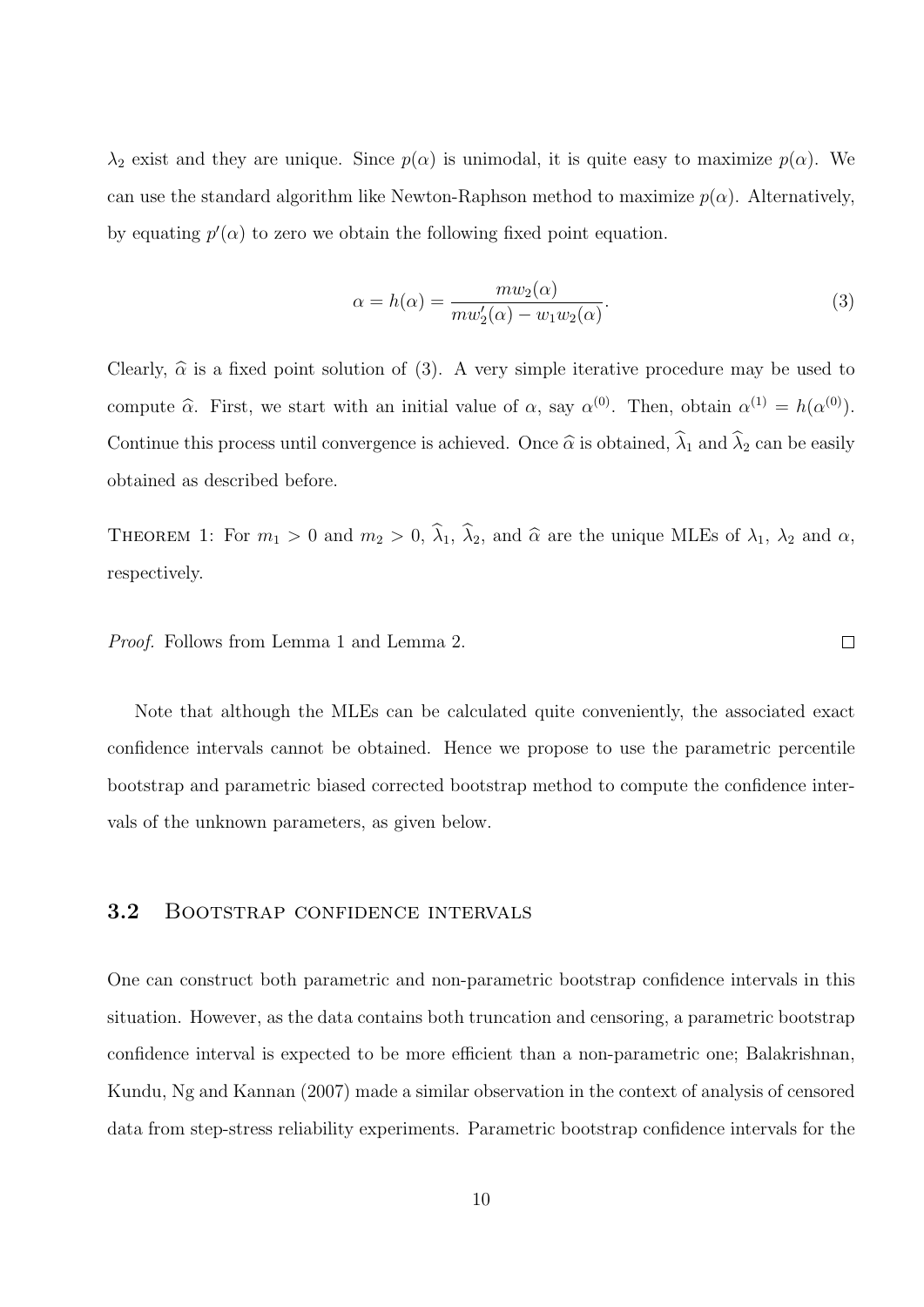model parameters can be constructed in the following manner.

After obtaining the MLEs  $\hat{\alpha}$ ,  $\hat{\lambda}_1$  and  $\hat{\lambda}_2$  of the model parameters, using these estimates as the true values of the parameters, a sample of size  $n$  can be obtained in the same sampling framework of competing risks with left truncation and right censoring. From this sample, one can obtain the MLEs of the parameters in the same way as described above, let these MLEs be denoted by  $\hat{\alpha}^*, \hat{\lambda}_1^*,$  and  $\hat{\lambda}_2^*$ . This process is then repeated for B times, to obtain B such bootstrap samples. The MLEs of the parameters are obtained from each of these  $B$  samples, that is, we now have the MLEs for the bootstrap samples as  $(\hat{\alpha}_1^*, \hat{\lambda}_{11}^*, \hat{\lambda}_{21}^*)$ ,  $(\hat{\alpha}_2^*, \hat{\lambda}_{12}^*, \hat{\lambda}_{22}^*)$ ,..., $(\hat{\alpha}_B^*, \hat{\lambda}_{1B}^*, \hat{\lambda}_{2B}^*)$ . Then, a 100(1 –  $\beta$ )% parametric bootstrap confidence interval for a model parameter, say  $\lambda_1$ is calculated as

$$
(\widehat{\lambda}_1 - b_{\lambda_1} - z_{\beta/2} \sqrt{v_{\lambda_1}}, \widehat{\lambda}_1 - b_{\lambda_1} + z_{\beta/2} \sqrt{v_{\lambda_1}}),
$$

where  $b_{\lambda_1}$  and  $v_{\lambda_1}$  are the bootstrap bias and bootstrap variance for the parameter  $\lambda_1$ , and  $z_{\beta}$  is the upper  $\beta$ -percentage point of standard normal distribution. The bootstrap bias and variance are given by

$$
b_{\lambda_1} = \overline{\hat{\lambda}_1^*} - \hat{\lambda}_1, \quad v_{\lambda_1} = \frac{1}{B-1} \sum_{i=1}^B \left( \widehat{\lambda}_{1i}^* - \overline{\hat{\lambda}_1^*} \right)^2,
$$

where  $\hat{\lambda}_1^* = \frac{1}{B}$  $\frac{1}{B}\sum_{i=1}^{B} \hat{\lambda}_{1i}^{*}$ . The parametric bootstrap confidence intervals for  $\alpha$  and  $\lambda_2$  can be constructed in a similar way.

Yet another type of bootstrap confidence intervals for the parameters may be obtained simply by choosing appropriate percentile points from the ordered values of the bootstrap estimates of the parameters. Thus, for example, for the parameter  $\lambda_1$ , a 100(1−β)% bootstrap confidence interval can be given by  $(\lambda^*_{1([B\beta/2])}, \lambda^*_{1([B(1-\beta/2)])})$ , where  $\lambda^*_{1(1)}, \lambda^*_{1(2)}, ..., \lambda^*_{1(B)}$  are the ordered bootstrap estimates of the parameter  $\lambda_1$ , and [x] indicates the greatest integer value of the number x.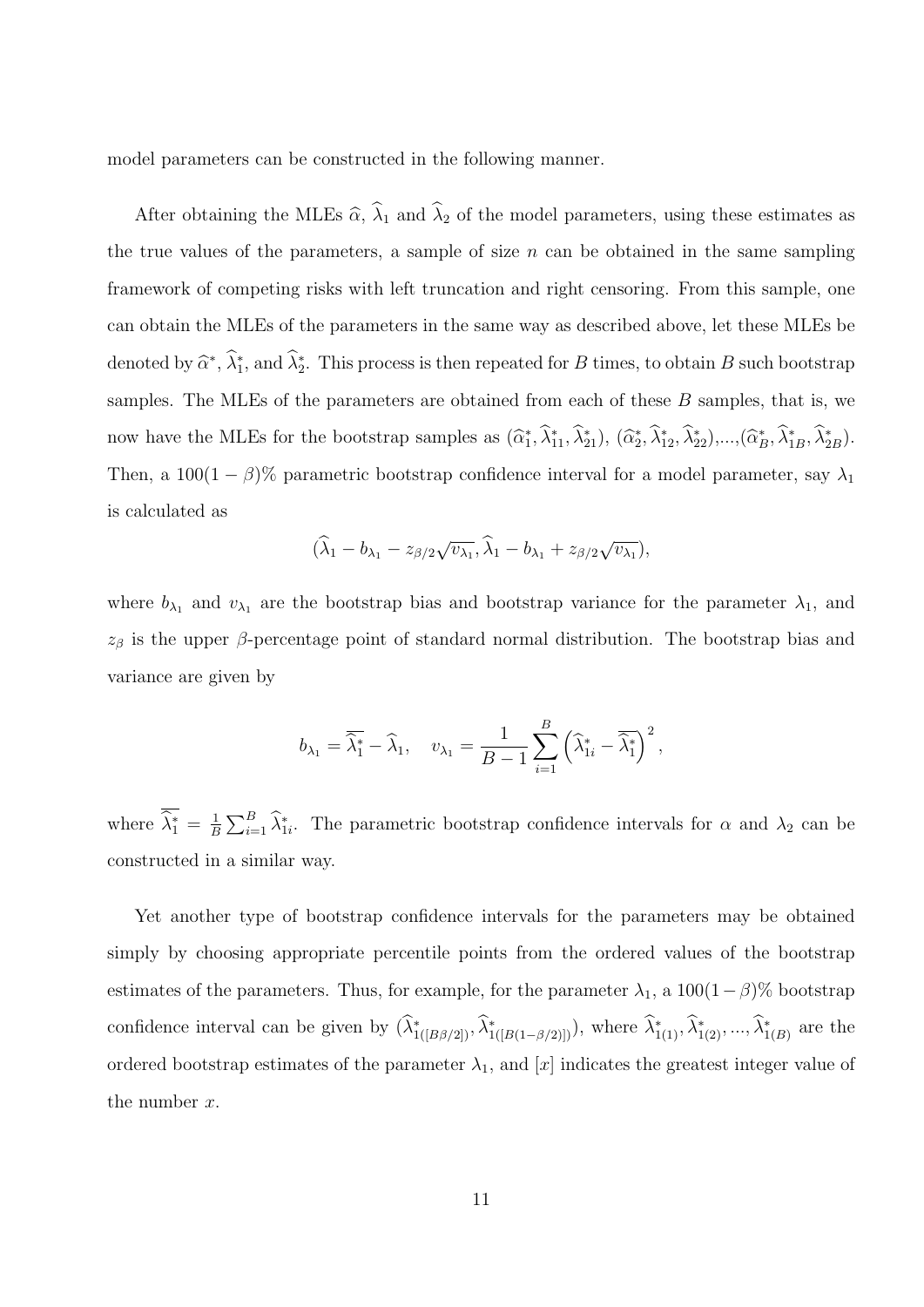### 4 Bayesian analysis

In this section we consider the Bayesian inference of the unknown parameters. First we consider the case when the common shape parameter is known and we obtain the Bayes estimates and the associated credible set of the scale parameters. Then we consider the case when the common shape parameter is also unknown. In this case the Bayes estimates and the associated credible intervals cannot be obtained in explicit forms, and we use importance sampling technique to compute the Bayes estimates and the credible intervals. In developing the Bayes estimates we have assumed the squared error loss function although any other loss function can be easily incorporated.

### 4.1 Prior Assumptions

Following Pena and Gupta (1990) we assume DG prior on the scale parameters  $\lambda_1$  and  $\lambda_2$ , and they can be described as follows. Assume that  $\lambda = \lambda_1 + \lambda_2$  has a gamma distribution with parameters  $a_0$  and  $b_0$ ,  $a_0 > 0$ ,  $b_0 > 0$ , (denoted by  $GA(a_0, b_0)$ ) and  $p = \lambda_1/\lambda$  has a beta distribution with parameters  $a_1$  and  $a_2$ ,  $a_1 > 0$ ,  $a_2 > 0$  (denoted by Beta $(a_1, a_2)$ ). That is,  $\lambda$ has the probability density function (PDF) given by

$$
\pi(\lambda|a_0, b_0) = \frac{b_0^{a_0}}{\Gamma(a_0)} \lambda^{a_0 - 1} e^{-b_0 \lambda}, \quad \lambda > 0,
$$

and  $p$  has the PDF given by

$$
\pi(p|a_1, a_2) = \frac{\Gamma(a_1 + a_2)}{\Gamma(a_1)\Gamma(a_2)} p^{a_1 - 1} (1 - p)^{a_2 - 1}, \quad p > 0.
$$

Then, the joint prior distribution of  $\lambda_1$  and  $\lambda_2$  can be obtained as

$$
\pi_1(\lambda_1, \lambda_2 | a_0, b_0, a_1, a_2) = \frac{\Gamma(a_1 + a_2)}{\Gamma(a_0)} (b_0 \lambda)^{a_0 - a_1 - a_2} \times \frac{b_0^{a_1}}{\Gamma(a_1)} \lambda_1^{a_1 - 1} e^{-b_0 \lambda_1} \times \frac{b_0^{a_2}}{\Gamma(a_2)} \lambda_2^{a_2 - 1} e^{-b_0 \lambda_2},
$$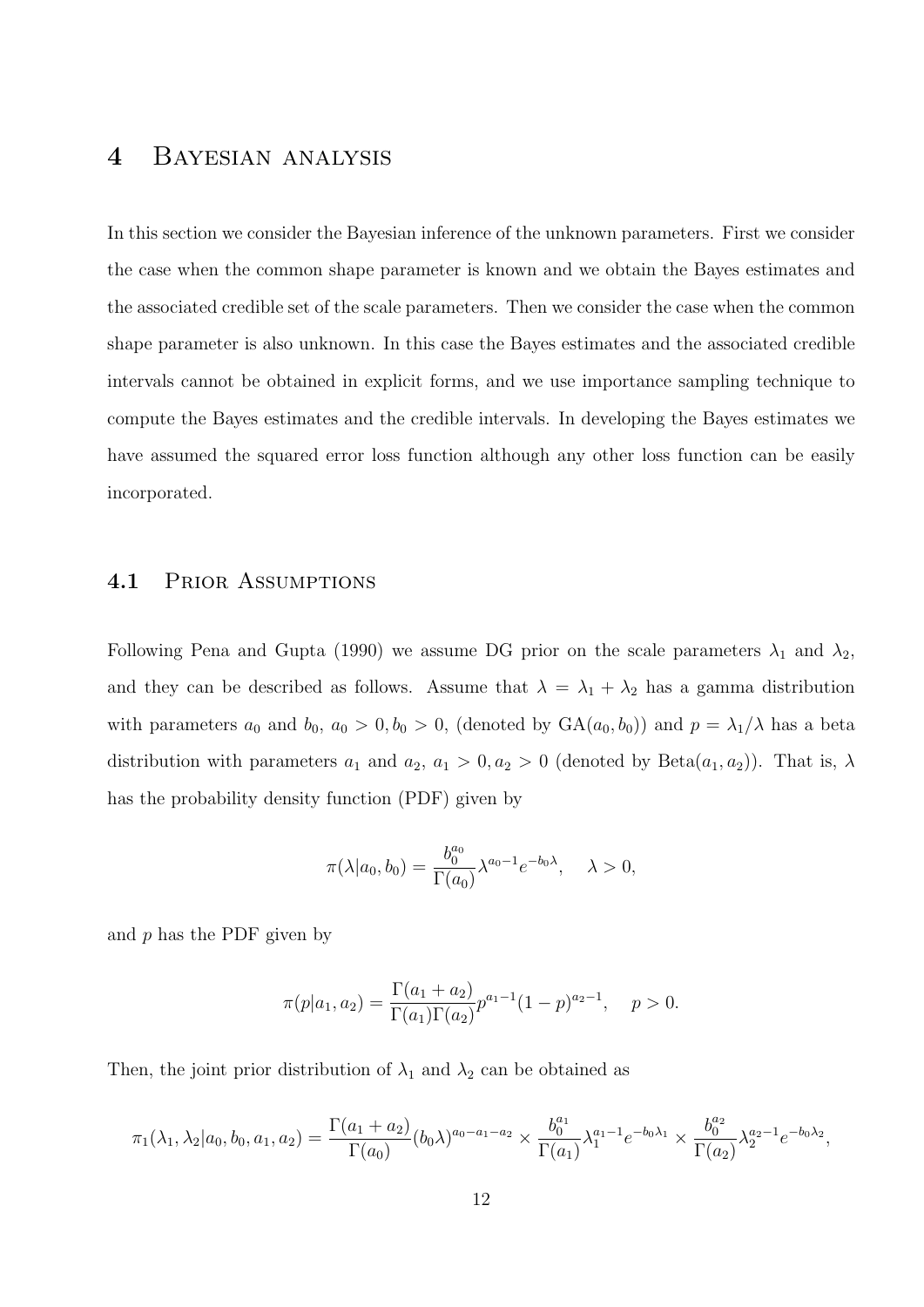with  $\lambda_1, \lambda_2 > 0$ ,  $\lambda = \lambda_1 + \lambda_2$ . This is known as Dirichlet-Gamma distribution, and we denote it by  $DG(b_0, a_0, a_1, a_2)$ . Using Theorem 2 of Pena and Gupta (1990), it can be very easily seen that

$$
E(\lambda_i) = \frac{a_0 a_i}{b_0 (a_1 + a_2)},
$$

and

$$
V(\lambda_i) = \frac{a_0 a_i}{b_0^2 (a_1 + a_2)} \times \left\{ \frac{(a_i + 1)(a_0 + 1)}{a_1 + a_2 + 1} - \frac{a_0 a_i}{a_1 + a_2} \right\}
$$

for  $i = 1,2$ .

The joint prior of  $\lambda_1$  and  $\lambda_2$  is a conjugate prior, when  $\alpha$  is known, and it is very flexible. The joint PDF can take variety of shapes and the dependency between  $\lambda_1$  and  $\lambda_2$  can be controlled through the hyper-parameters. For example, when  $a_0 = a_1 + a_2$ , then  $\lambda_1$  and  $\lambda_2$  are independent. Further,  $\lambda_1$  and  $\lambda_2$  are positively, or negatively correlated depending on whether  $a_0 > a_1 + a_2$ , or  $a_0 < a_1 + a_2$ , respectively. Moreover, using the method suggested by Kundu and Pradhan (2011), the generation from a DG distribution can be performed very conveniently.

When the common shape parameter is also unknown, we need to assume some prior on  $\alpha$ . In this case we do not make any specific prior assumption on  $\alpha$ . When the shape parameter is also unknown, the joint conjugate priors do not exist. In this case following the approach of Berger and Sun (1993) or Kundu (2008), it is assumed that the scale parameters  $(\lambda_1, \lambda_2)$  has the same prior as described above, and no specific form on the prior  $\pi_2(\alpha)$  on  $\alpha$  is assumed here. It is assumed that  $\alpha$  has log-concave PDF with support on  $(0,\infty)$  and it is independent of  $\lambda_1$  and  $\lambda_2$ .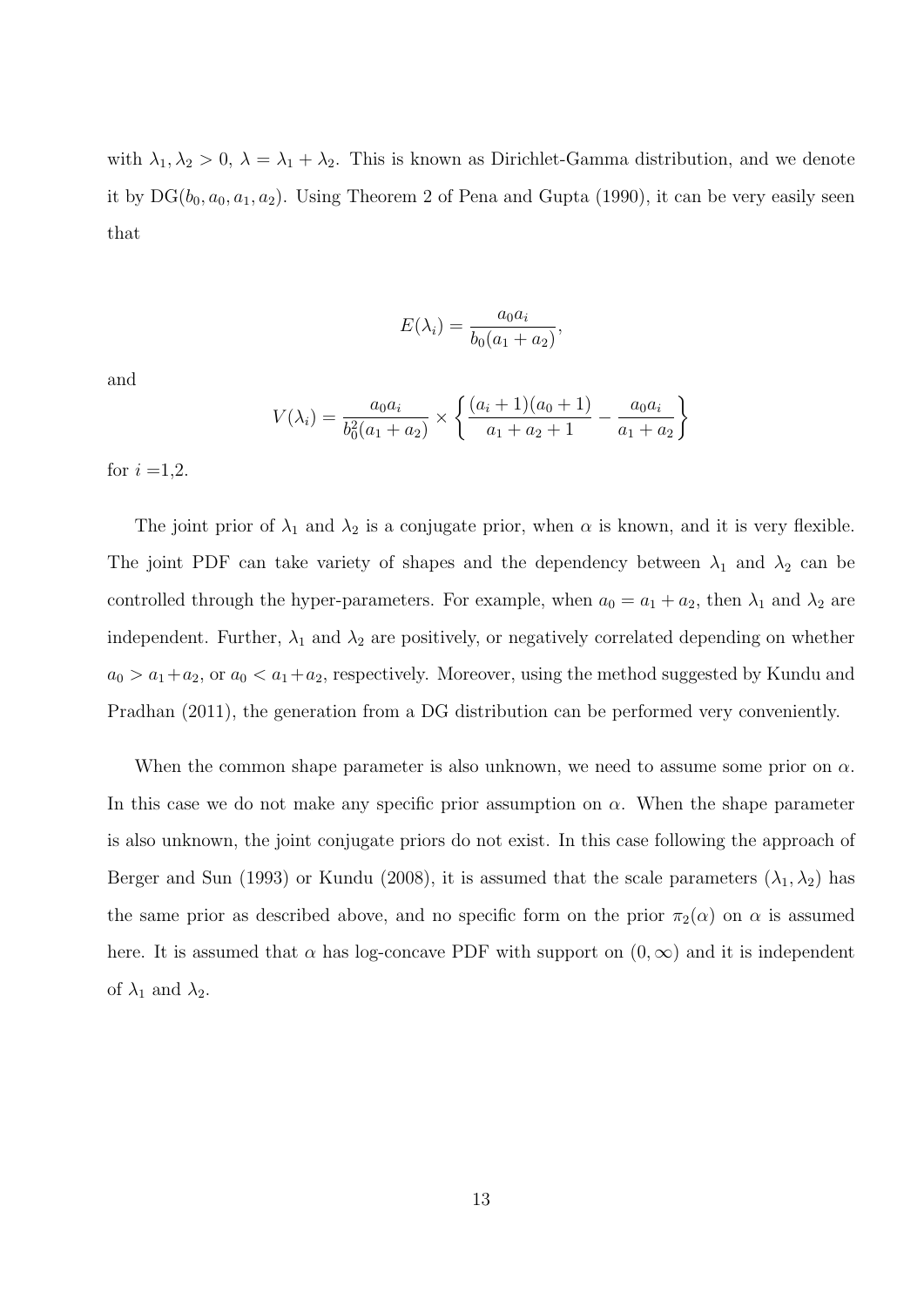### **4.2** COMMON SHAPE PARAMETER  $\alpha$  is known

In this case the posterior distribution of  $\lambda_1$  and  $\lambda_2$  becomes

$$
\pi(\lambda_1, \lambda_2 | \text{data}, \alpha, a_0, b_0, a_1, a_2) \propto L_1(\alpha, \lambda_1, \lambda_2) \times \pi(\lambda_1, \lambda_2 | a_0, b_0, a_1, a_2)
$$

$$
\propto \frac{\Gamma(a_1 + m_1, a_2 + m_2)}{\Gamma(a_0 + m_1 + m_2)} \left\{ (b_0 + w_2(\alpha))\lambda \right\}^{(a_0 + m_1 + m_2) - (a_1 + m_1) - (a_2 + m_2)}
$$

$$
\times \frac{(b_0 + w_2(\alpha))^{a_1 + m_1}}{\Gamma(a_1 + m_1)} \lambda_1^{a_1 + m_1 - 1} e^{(-b_0 + w_2(\alpha))\lambda_1}
$$

$$
\times \frac{(b_0 + w_2(\alpha))^{a_2 + m_2}}{\Gamma(a_2 + m_2)} \lambda_2^{a_2 + m_2 - 1} e^{(-b_0 + w_2(\alpha))\lambda_2}.
$$

Clearly

$$
\pi(\lambda_1, \lambda_2 | \text{data}, \alpha, a_0, b_0, a_1, a_2) \sim \text{DG}(b_0 + w_2(\alpha), a_0 + m_1 + m_2, a_1 + m_1, a_2 + m_2).
$$

Therefore, the Bayes estimates for  $\lambda_1$  and  $\lambda_2$  with respect to squared error loss function become

$$
\widehat{\lambda}_1^B = E_{\text{posterior}}(\lambda_1) = \frac{(a_0 + m_1 + m_2)(a_1 + m_1)}{(b_0 + w_2(\alpha))(a_1 + m_1 + a_2 + m_2)},
$$
  

$$
\widehat{\lambda}_2^B = E_{\text{posterior}}(\lambda_2) = \frac{(a_0 + m_1 + m_2)(a_2 + m_2)}{(b_0 + w_2(\alpha))(a_1 + m_1 + a_2 + m_2)},
$$

and the posterior variances are

$$
V_{(posterior)}(\lambda_1) = A_1 \times B_1
$$
, and  $V_{(posterior)}(\lambda_2) = A_2 \times B_2$ ,

where for  $i = 1, 2$ ,

$$
A_i = \frac{(a_0 + m_1 + m_2)(a_i + m_i)}{(b_0 + w_2(\alpha))^2 (a_1 + m_1 + a_2 + m_2)},
$$

and

$$
B_i = \frac{(a_i + m_i + 1)(a_0 + m_1 + m_2 + 1)}{a_1 + m_1 + a_2 + m_2 + 1} - \frac{(a_0 + m_1 + m_2)(a_i + m_i)}{a_1 + m_1 + a_2 + m_2}.
$$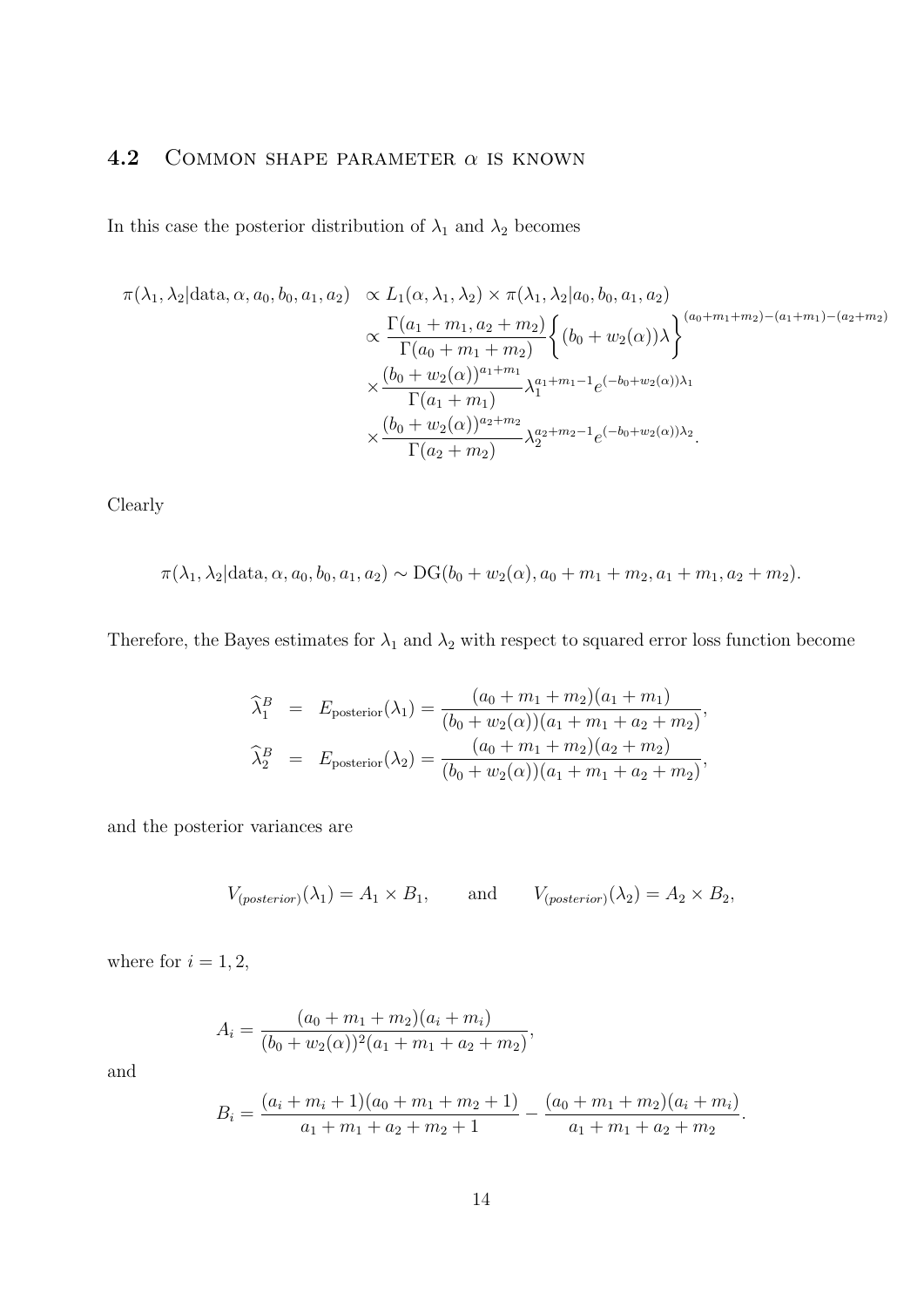Now we describe how to construct a  $100(1-\gamma)\%$  credible set of  $(\lambda_1, \lambda_2)$ . Let us recall that a set  $C_{\alpha,1-\gamma}$  is said to be a 100(1-γ)% credible set of  $(\lambda_1, \lambda_2)$  if

$$
P((\lambda_1, \lambda_2) \in C_{\alpha, 1-\gamma}) = \int \int_{C_{\alpha, 1-\gamma}} \pi(\lambda_1, \lambda_2 | \text{data}, \alpha, a_0, b_0, a_1, a_2) d\lambda_1 d\lambda_2 = 1 - \gamma.
$$

Now using the fact that if  $(\lambda_1, \lambda_2) \sim DG(b_0 + w_2(\alpha), a_0 + m_1 + m_2, a_1 + m_1, a_2 + m_2)$ , then  $\lambda_1 + \lambda_2 \sim \text{GA}(a_0 + m_1 + m_2, b_0 + w_2(\alpha))$  and  $\frac{\lambda_1}{\lambda_2}$  $\lambda_1 + \lambda_2$  $\sim$  Beta $(a_1 + m_1, a_2 + m_2)$ , and they are independently distributed, we obtain

$$
C_{\alpha,1-\gamma} = \{(\lambda_1,\lambda_2); \lambda_1 > 0, \lambda_2 > 0, A \le \lambda_1 + \lambda_2 \le B, C \le \frac{\lambda_1}{\lambda_1 + \lambda_2} \le D\}.
$$

Here  $A, B, C, D$  are such that

$$
P(A \le U \le B) = 1 - \gamma_1 \quad \text{and} \quad P(C \le V \le D) = 1 - \gamma_2,
$$

 $U \sim GA(a_0+m_1+m_2, b_0+w_2(\alpha))$  and  $V \sim Beta(a_1+m_1, a_2+m_2)$ , and they are independently distributed. Further,  $\gamma_1$  and  $\gamma_2$  are such that  $1 - \gamma = (1 - \gamma_1)(1 - \gamma_2)$ . Note that  $C_{\alpha, 1-\gamma}$  is a trapezoid enclosed by the following straight lines

$$
(i)\lambda_1 + \lambda_2 = A, \quad (ii)\lambda_1 + \lambda_2 = B, \quad (iii)\lambda_1(1 - D) = \lambda_2 D, \quad (iv)\lambda_1(1 - C) = \lambda_2 C,
$$

and the area of the credible set is  $(B^2 - A^2)(D - C)/2$ .

### 4.3 COMMON SHAPE PARAMETER  $\alpha$  is not known

In this case the joint posterior density of  $\alpha$ ,  $\lambda_1$  and  $\lambda_2$  is given by

$$
\pi(\alpha,\lambda_1,\lambda_2|\text{data}) = \frac{L_1(\alpha,\lambda_1,\lambda_2)\pi_1(\lambda_1,\lambda_2)\pi_2(\alpha)}{\int_0^\infty \int_0^\infty \int_0^\infty L_1(\alpha,\lambda_1,\lambda_2)\pi_1(\lambda_1,\lambda_2)\pi_2(\alpha)d\alpha d\lambda_1 d\lambda_2}.
$$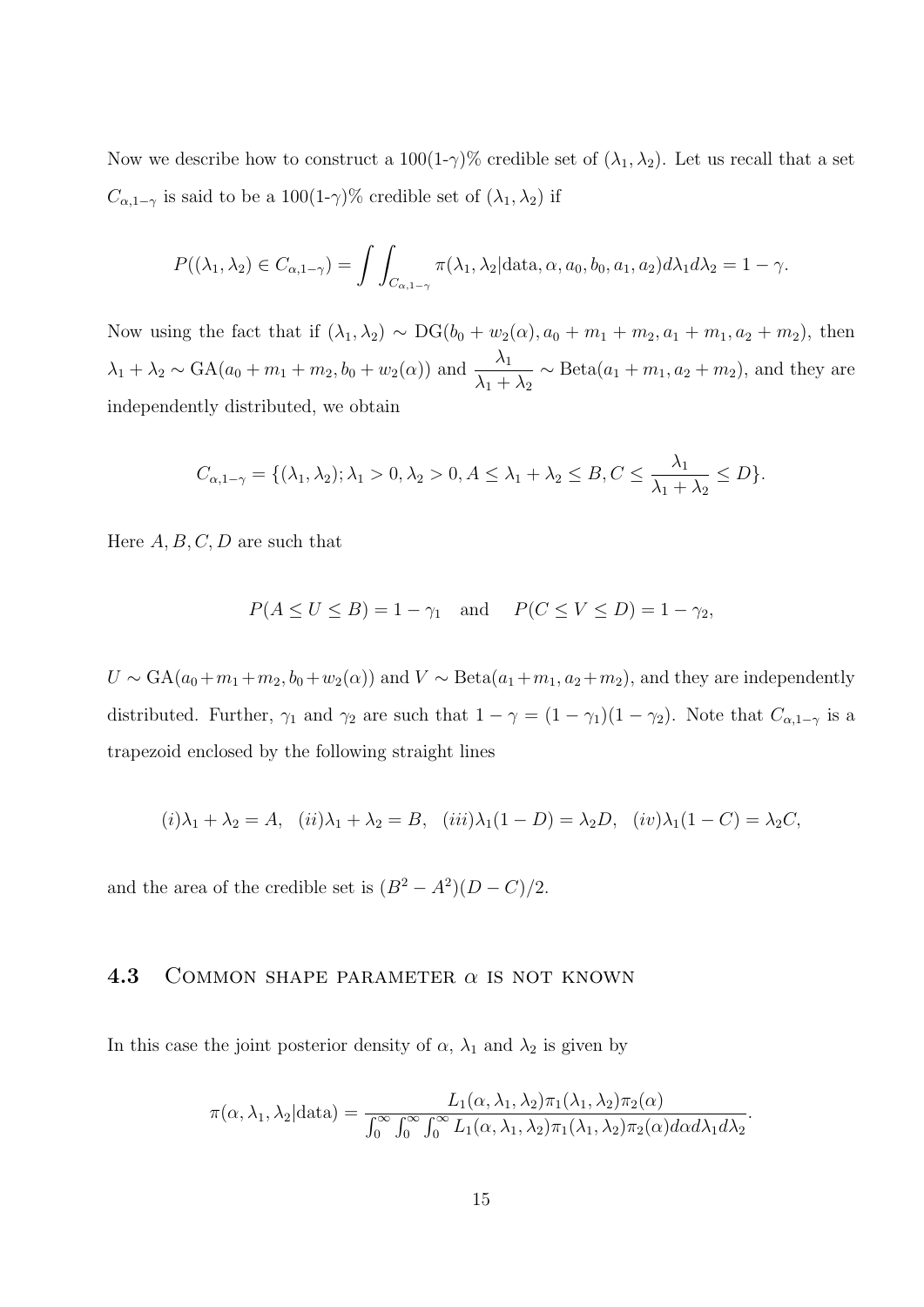Therefore, the Bayes estimate of any function of  $\alpha$ ,  $\lambda_1$  and  $\lambda_2$ , say  $g(\alpha, \lambda_1, \lambda_2)$ , with respect to squared error loss would be

$$
\widehat{g}_B(\alpha, \lambda_1, \lambda_2) = E_{\text{posterior}}(g(\alpha, \lambda_1, \lambda_2)).
$$
\n(4)

It is clear that even if we know explicitly  $\pi_2(\alpha)$ , (4) cannot be calculated explicitly for general  $g(\alpha, \lambda_1, \lambda_2)$ . We need the following results for further development. First note that the joint posterior distribution of  $(\alpha, \lambda_1, \lambda_2)$  can be written as

$$
\pi(\alpha, \lambda_1, \lambda_2 | data) = \pi(\alpha | data) \times \pi(\lambda_1, \lambda_2 | data, \alpha),
$$

where the joint posterior distribution of  $(\lambda_1, \lambda_2)$  given  $\alpha$ ,  $\pi(\lambda_1, \lambda_2|data, \alpha)$  is  $DG(b_0+w_2(\alpha), a_0+\alpha)$  $d_1 + d_2, a_1 + d_1, a_2 + d_2$ , and

$$
\pi(\alpha|\text{data}) \sim \pi(\alpha)\alpha^m \prod_{i \in I_1 \cup I_2} t_i^{\alpha} \times \frac{1}{(b_0 + w_2(\alpha))^{a_0 + m}} \text{ for } \alpha > 0.
$$

LEMMA 3:  $\pi(\alpha|data)$  is log-concave.

Proof. Note that, for some constant C,

$$
\log \pi(\alpha | \text{data}) = C + \log \pi(\alpha) + m \log \alpha + (\alpha - 1) \sum_{i \in I_1 \cup I_2} \log t_i - (a_0 + m) \log (b_0 + w_2(\alpha)).
$$

Now, write  $g(\alpha) = b_0 + w_2(\alpha)$ . Then, similarly as shown in the proof of Lemma 1, it can be shown that, for  $b_0 \geq 0$ ,

$$
g''(\alpha)g(\alpha) \ge \{g'(\alpha)\}^2.
$$

Since,  $\pi(\alpha)$  is log-concave, it follows immediately that  $\pi(\alpha|\text{data})$  is also log-concave.  $\Box$ 

Kinderman and Monahan (1977) proposed generation of random variables using ratio of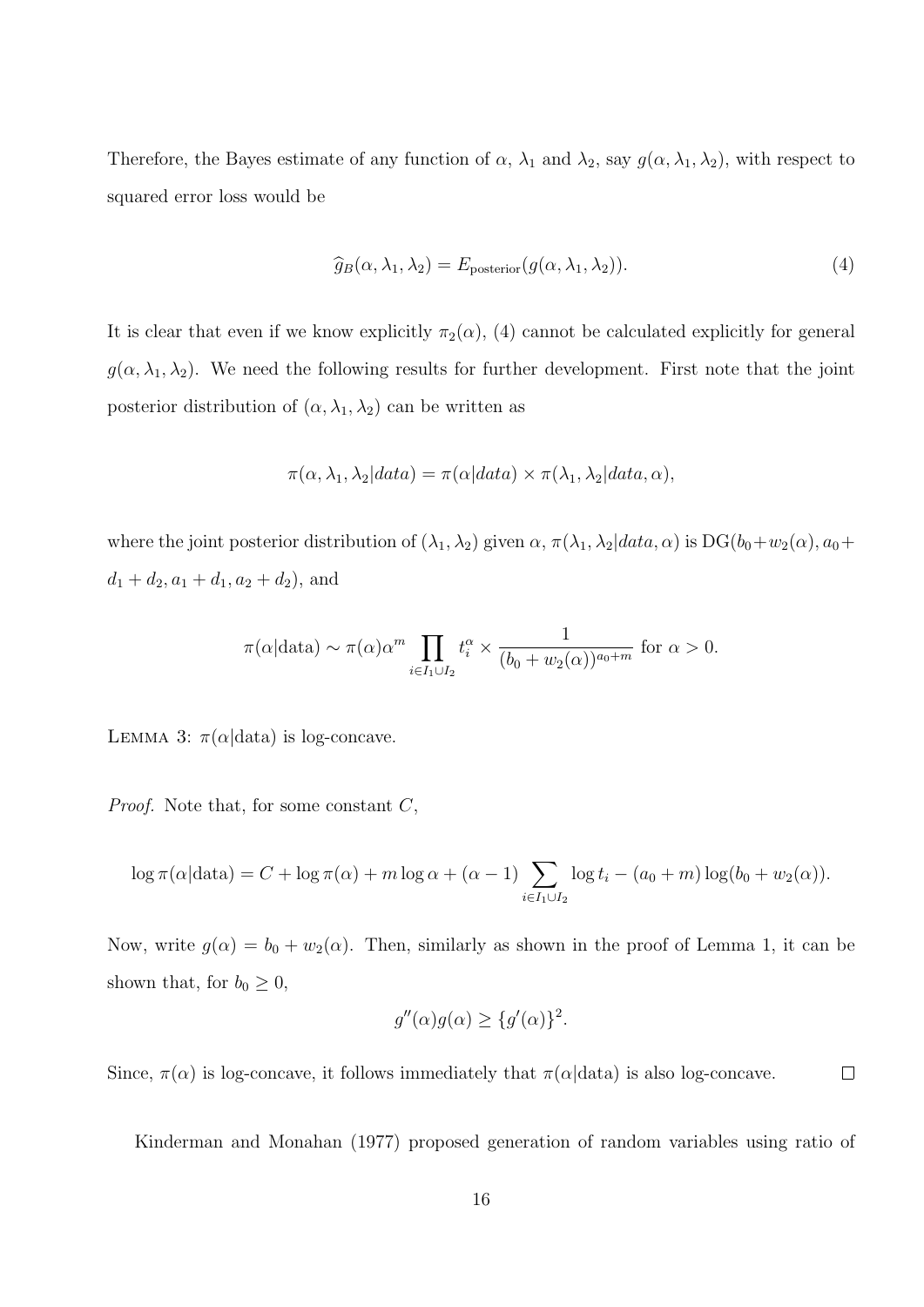uniform random variables. Devroye (1984) proposed a method to generate samples from a density function with log-concave PDF. Once the samples from  $\pi(\alpha|data)$  are drawn, the generation from  $\pi(\lambda_1, \lambda_2|data, \alpha)$  from a DG distribution can be performed as suggested by Kundu and Pradhan (2011). We propose the following algorithm to compute the Bayes estimates of  $g(\alpha, \lambda_1, \lambda_2)$ , and to construct associated highest posterior density (HPD) credible interval.

#### ALGORITHM:

- Step 1: Generate  $\alpha$  from  $\pi(\alpha|data)$  using the method proposed by Kinderman and Monahan (1977) or by Devroye (1984).
- Step 2: For given  $\alpha$ , generate  $(\lambda_1, \lambda_2)$  from  $\pi(\lambda_1, \lambda_2|data, \alpha)$ , using the method proposed by Kundu and Pradhan (2011).
- Step 3: Repeat steps 1 and 2 for N times, and obtain copies of  $(\alpha, \lambda_1, \lambda_2)$  as  $(\alpha_i, \lambda_{1i}, \lambda_{2i})$ , and obtain  $g_i = g(\alpha_i, \lambda_{1i}, \lambda_{2i})$   $i = 1, ..., N$ .
- Step 4: The Bayes estimate of  $g(\alpha, \lambda_1, \lambda_2)$  and the corresponding posterior variance can be obtained and calculate the Bayes estimates of the parameters, with respect to squared error loss function, as

$$
\widehat{g}_B(\alpha, \lambda_1, \lambda_2) = \frac{1}{N} \sum_{i=1}^N g_i
$$
 and  $\widehat{V}(g(\alpha, \lambda_1, \lambda_2)) = \frac{1}{N} \sum_{i=1}^N (g_i - \widehat{g}_B(\alpha, \lambda_1, \lambda_2))^2$ ,

respectively.

• Step 6: To construct the HPD credible interval of  $g(\alpha, \lambda_1, \lambda_2)$ , first order  $g_i$  as  $g_{(1)}$  <  $g_{(2)} < \ldots < g_{(N)}$ . Then 100(1-2 $\beta$ )% credible interval of  $g(\alpha, \lambda_1, \lambda_2)$  becomes

$$
(g_{(j)}, g_{(j+N-[2N\beta+1])});
$$
 for  $j = 1, ..., 2N\beta$ .

Therefore,  $100(1-2\beta)\%$  HPD credible interval becomes  $(g_{(j^*)}, g_{(j^*+N-2\beta)})$ , where  $j^*$  is such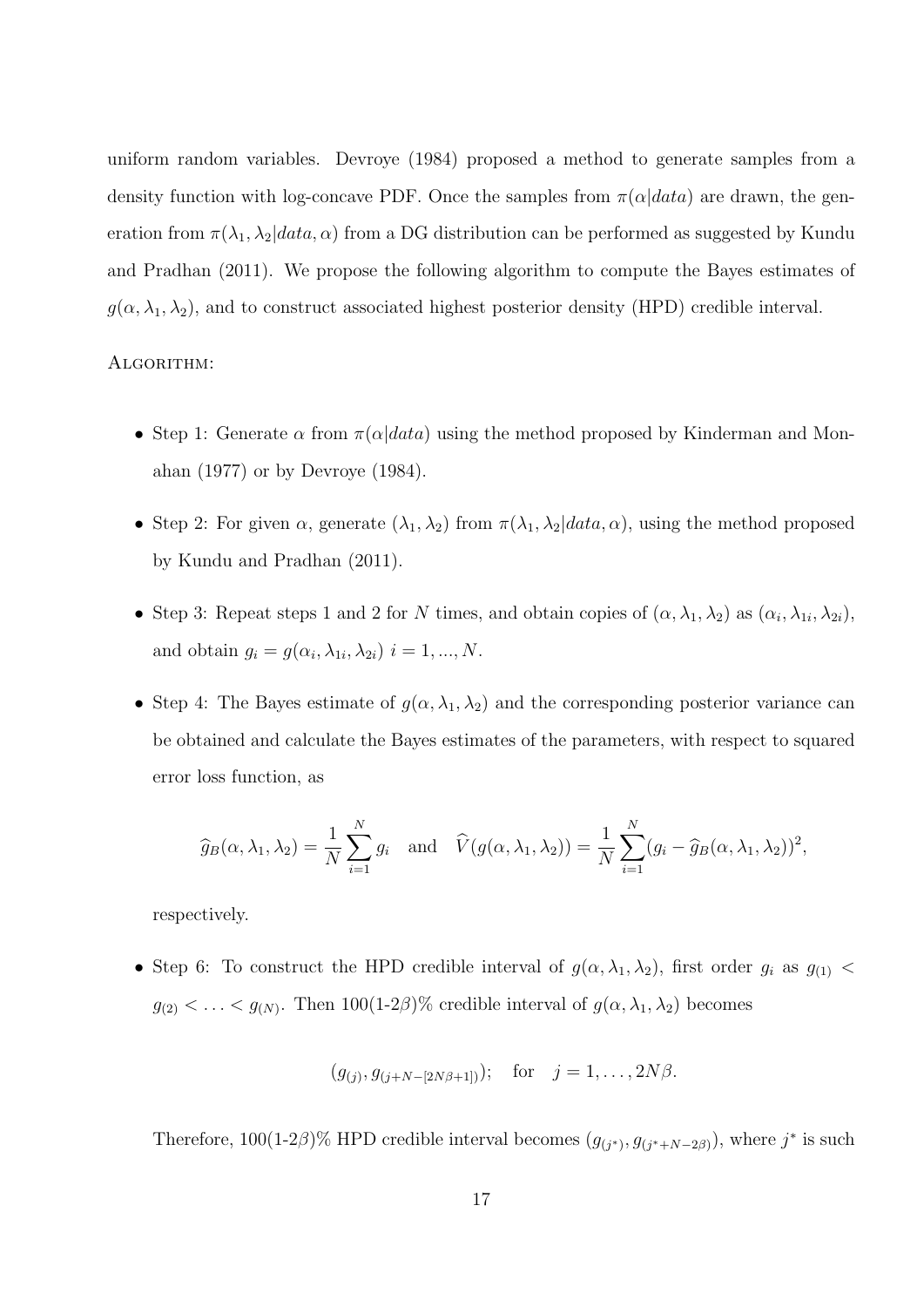that

$$
g_{(j^*+N-[2N\beta]+1)} - g_{(j^*)} \leq g_{(j+N-[2N\beta]+1)} - g_{(j)},
$$

for all  $j = 1, \ldots, 2N\beta$ .

# 5 SIMULATION STUDY

We compare the performances of the different methods proposed here by an extensive Monte Carlo simulation study. For the simulation study, we have fixed 1980 as the left truncation year, and 1984 as the right censoring year. First of all, a certain truncation percentage is fixed, to ensure the proportion on truncated observations in the data. Then the installation years of machines are sampled from an arbitrary set of years. The installation years, arbitrarily, are divided into two parts: (1975 to 1979) and (1980 to 1983). Equal probabilities are attached to each of the installation years, that is, a probability of 0.2 is attached to each of the years in the set 1975 to 1979, and a probability of 0.25 is attached to each of the years in the set 1980 to 1983. Then, for the specified proportion of truncated observations, installation years are sampled from these two sets using with replacement sampling.

The lifetimes of the machines are sampled from two independent Weibull distributions, which correspond to the two causes of failure in this setup of competing risks. Then, for each unit, whichever of the two lifetimes is smaller, is added to the unit's installation year, to get the year of its failure. At this point, the cause of failure of the unit, that is, which one of the two randomly generated Weibull lifetimes is smaller, is also noted.

Note that the year of left truncation is 1980. This means that any failure that might have occurred before 1980 would not be known to us. Hence, if the year of failure of a machine turns out to be less than 1980, that unit is completely discarded, and for that unit, installation year, lifetimes and hence failure year, are generated again. Finally, again without any loss of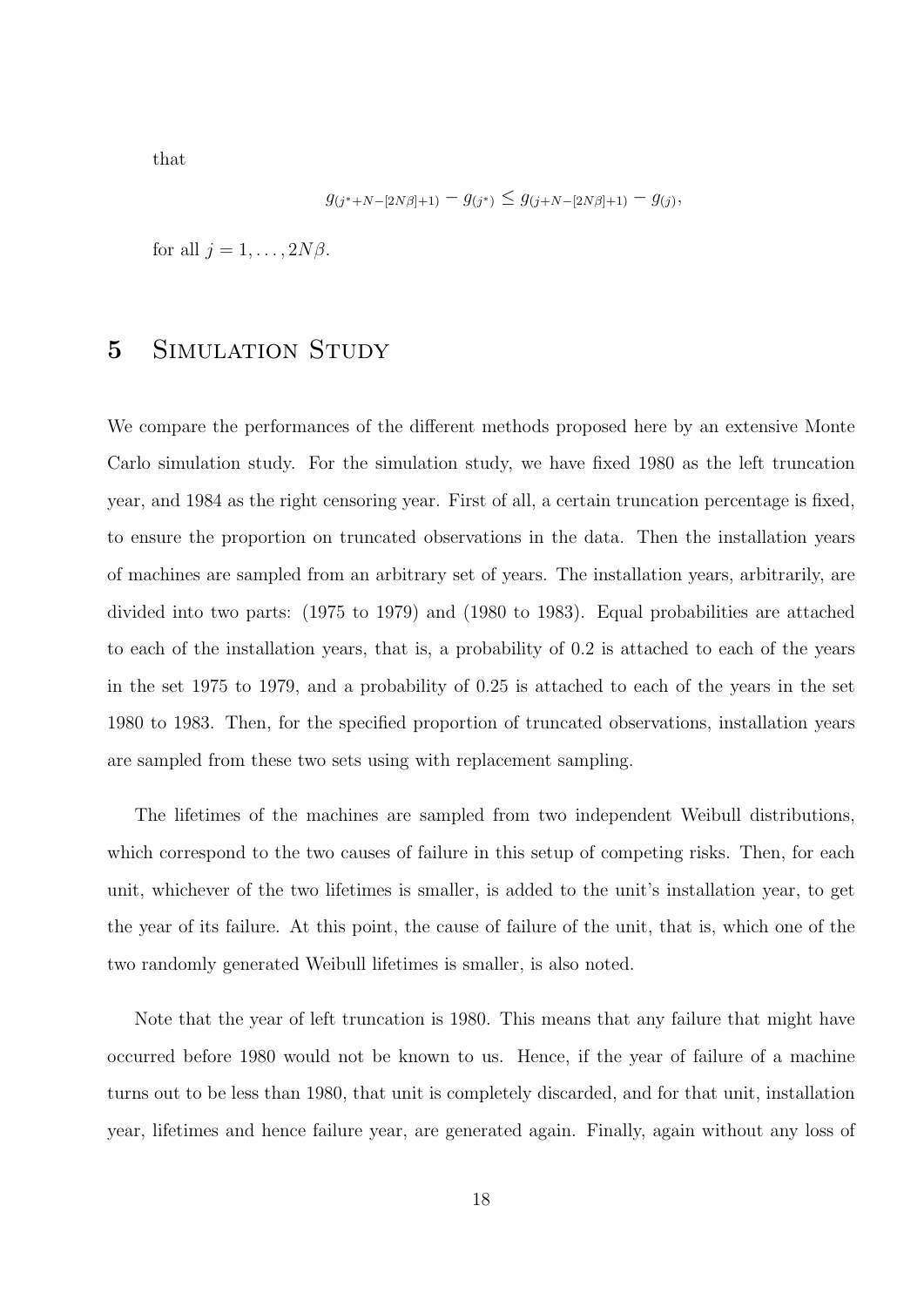generality, we fix 1984 as the right censoring year, that is, any unit that fails after 1984 is treated as a right censored unit. It is worthy of mentioning here that throughout this process, we keep in mind that we should have sufficiently many censored observations in our data, for the given parameterization of the Weibull distribution.

For simulation, we choose two sets of model parameters as follows:  $(\alpha, \lambda_1, \lambda_2) = (2, 0.0625, \lambda_1, \lambda_2)$ 0.04) and (0.5, 0.378, 0.408). To see the performance of the methods under different levels of truncation, we fix the truncation percentages at 10%, and 30%. These choices, along with the chosen years of left truncation and right censoring, produce enough proportion of censored observations, along with the desired truncation proportions. For the Bayesian inference it is assumed that  $\pi_2(\alpha) \sim GA(c, d)$ , and the hyper-parameters take the following values:  $a_0 = a_1 =$  $a_2 = b_0 = c = d = 0.0001.$ 

In each case we compute the MLEs of the unknown parameters and the associated 95% bias-corrected bootstrap (BC-bootstrap) and percentile bootstrap (P-bootstrap) confidence intervals. We report the average bias, root mean square error (RMSE) of the MLEs, the average confidence lengths (AL) and the coverage percentages (CP) over 1000 replications. We also compute the Bayes estimates and the associated symmetric and HPD credible intervals of the unknown parameters based on the above priors and the corresponding hyper-parameters. In this case also we report the average bias, RMSE of the Bayes estimates, the average credible lengths (AL) and the coverage percentages (CP) over 1000 replications. All the results are reported in Tables 1- 8.

Some of the points are quite clear from the Tables 1 - 8. First of all it is observed in all the cases and for both the approaches that as sample size increases, the bias and RMSE for all the parameters decrease. It indicates the consistency properties of the MLEs and the Bayes estimates. It is observed that the truncation percentage has more effect on the performance of the estimates of  $\alpha$  than on  $\lambda_1$  and  $\lambda_2$  in most of the cases considered here. It is observed that both the bootstrap methods and both the credible intervals are quite satisfactory. In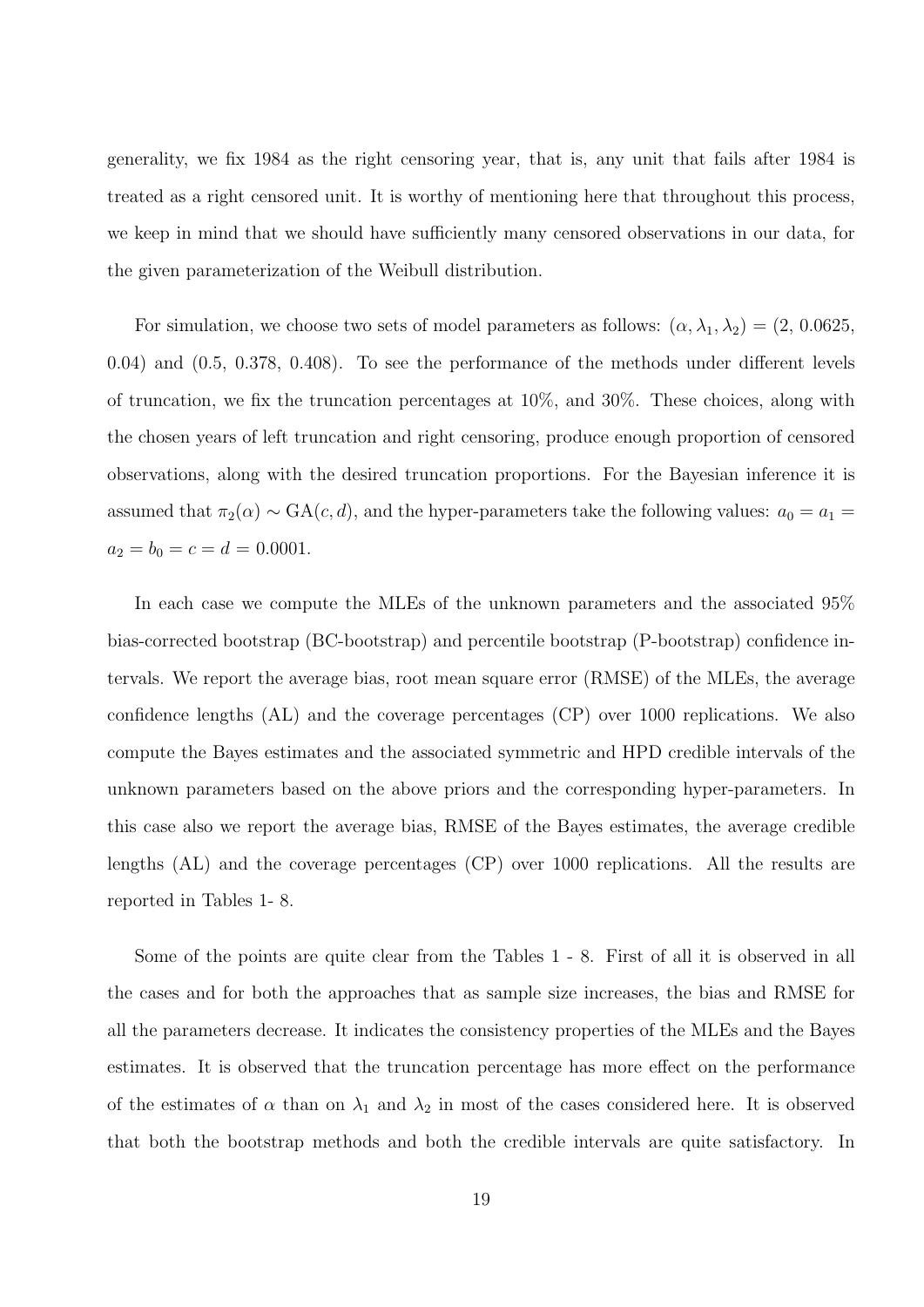|             | $n = 100$ |             |       |            |       |         |        |       |  |  |  |  |  |
|-------------|-----------|-------------|-------|------------|-------|---------|--------|-------|--|--|--|--|--|
|             |           |             |       |            |       | BC-boot | P-boot |       |  |  |  |  |  |
| Parameter   | Trunc.    | <b>Bias</b> | RMSE  | Nominal CL | CP    | AL      | CP     | AL    |  |  |  |  |  |
|             | 10%       | 0.214       | 1.059 | 90%        | 0.884 | 0.880   | 0.868  | 0.859 |  |  |  |  |  |
| $\alpha$    |           |             |       | 95%        | 0.927 | 1.048   | 0.908  | 1.022 |  |  |  |  |  |
|             | 30%       | 0.050       | 0.325 | 90%        | 0.915 | 0.701   | 0.889  | 0.693 |  |  |  |  |  |
|             |           |             |       | 95%        | 0.952 | 0.835   | 0.938  | 0.819 |  |  |  |  |  |
|             | 10%       | $-0.002$    | 0.023 | 90%        | 0.843 | 0.058   | 0.858  | 0.057 |  |  |  |  |  |
|             |           |             |       | 95%        | 0.895 | 0.069   | 0.902  | 0.067 |  |  |  |  |  |
| $\lambda_1$ | 30%       | 0.001       | 0.020 | 90%        | 0.873 | 0.063   | 0.881  | 0.061 |  |  |  |  |  |
|             |           |             |       | 95%        | 0.915 | 0.075   | 0.923  | 0.073 |  |  |  |  |  |
|             | 10%       | $-0.001$    | 0.015 | 90%        | 0.848 | 0.041   | 0.856  | 0.040 |  |  |  |  |  |
|             |           |             |       | 95%        | 0.887 | 0.049   | 0.899  | 0.047 |  |  |  |  |  |
| $\lambda_2$ | 30%       | $-0.000$    | 0.013 | 90%        | 0.878 | 0.043   | 0.885  | 0.042 |  |  |  |  |  |
|             |           |             |       | 95%        | 0.922 | 0.051   | 0.934  | 0.049 |  |  |  |  |  |

**Table 1:** Performance of the MLE and CI for the model parameters  $(\alpha, \lambda_1, \lambda_2) = (2, \, 0.0625, \, 0.0625)$ 0.04)

**Table 2:** Performance of the MLE and CI for the model parameters  $(\alpha, \lambda_1, \lambda_2) = (2, 0.0625,$ 0.04)

|                            | $n = 200$ |             |             |            |       |         |        |       |  |  |  |  |
|----------------------------|-----------|-------------|-------------|------------|-------|---------|--------|-------|--|--|--|--|
|                            |           |             |             |            |       | BC-boot | P-boot |       |  |  |  |  |
| Parameter                  | Trunc.    | <b>Bias</b> | <b>RMSE</b> | Nominal CL | CP    | AL      | CP     | AL    |  |  |  |  |
|                            | 10\%      | 0.050       | 0.392       | 90%        | 0.883 | 0.522   | 0.869  | 0.518 |  |  |  |  |
| $\alpha$                   |           |             |             | 95%        | 0.944 | 0.622   | 0.924  | 0.613 |  |  |  |  |
|                            | 30%       | 0.019       | 0.150       | 90%        | 0.923 | 0.475   | 0.907  | 0.472 |  |  |  |  |
|                            |           |             |             | 95%        | 0.962 | 0.566   | 0.955  | 0.559 |  |  |  |  |
|                            | 10\%      | $-0.001$    | 0.015       | 90%        | 0.858 | 0.042   | 0.860  | 0.041 |  |  |  |  |
|                            |           |             |             | 95%        | 0.914 | 0.050   | 0.917  | 0.049 |  |  |  |  |
|                            | 30%       | $-0.000$    | 0.013       | 90%        | 0.894 | 0.044   | 0.899  | 0.043 |  |  |  |  |
| $\lambda_1$<br>$\lambda_2$ |           |             |             | 95%        | 0.941 | 0.052   | 0.940  | 0.051 |  |  |  |  |
|                            | 10\%      | $-0.000$    | 0.010       | 90%        | 0.877 | 0.030   | 0.885  | 0.029 |  |  |  |  |
|                            |           |             |             | 95%        | 0.925 | 0.035   | 0.937  | 0.034 |  |  |  |  |
|                            | 30%       | $-0.000$    | 0.009       | $90\%$     | 0.889 | 0.031   | 0.884  | 0.030 |  |  |  |  |
|                            |           |             |             | 95%        | 0.931 | 0.036   | 0.931  | 0.036 |  |  |  |  |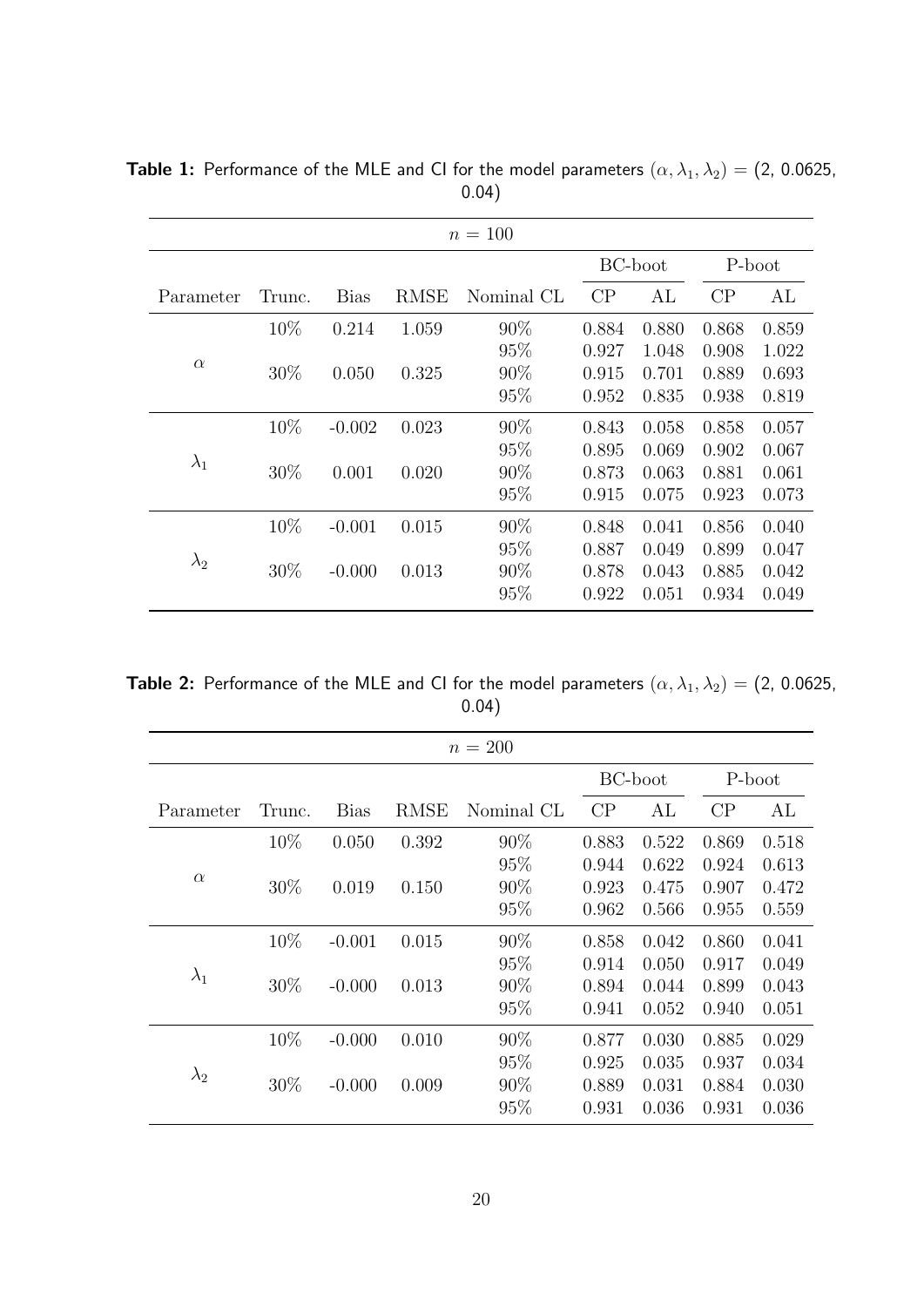|             | $n = 100$ |          |       |            |       |                |        |       |  |  |  |  |  |
|-------------|-----------|----------|-------|------------|-------|----------------|--------|-------|--|--|--|--|--|
|             |           |          |       |            |       | <b>BC-boot</b> | P-boot |       |  |  |  |  |  |
| Parameter   | Trunc.    | Bias     | RMSE  | Nominal CL | CP    | AL             | CP     | AL    |  |  |  |  |  |
|             | 10%       | 0.004    | 0.054 | $90\%$     | 0.892 | 0.176          | 0.883  | 0.175 |  |  |  |  |  |
| $\alpha$    |           |          |       | 95%        | 0.938 | 0.210          | 0.938  | 0.206 |  |  |  |  |  |
|             | 30%       | 0.006    | 0.056 | $90\%$     | 0.900 | 0.178          | 0.883  | 0.176 |  |  |  |  |  |
|             |           |          |       | 95%        | 0.942 | 0.212          | 0.938  | 0.208 |  |  |  |  |  |
|             | 10%       | $-0.001$ | 0.069 | 90%        | 0.896 | 0.222          | 0.882  | 0.220 |  |  |  |  |  |
|             |           |          |       | 95%        | 0.935 | 0.265          | 0.929  | 0.260 |  |  |  |  |  |
| $\lambda_1$ | 30%       | $-0.002$ | 0.073 | $90\%$     | 0.870 | 0.233          | 0.873  | 0.231 |  |  |  |  |  |
|             |           |          |       | 95%        | 0.925 | 0.277          | 0.924  | 0.273 |  |  |  |  |  |
|             | 10%       | $-0.000$ | 0.071 | 90%        | 0.890 | 0.231          | 0.882  | 0.229 |  |  |  |  |  |
|             |           |          |       | 95%        | 0.938 | 0.275          | 0.929  | 0.270 |  |  |  |  |  |
| $\lambda_2$ | 30%       | 0.002    | 0.073 | $90\%$     | 0.899 | 0.244          | 0.893  | 0.242 |  |  |  |  |  |
|             |           |          |       | 95%        | 0.955 | 0.291          | 0.950  | 0.286 |  |  |  |  |  |

**Table 3:** Performance of the MLE and CI for the model parameters  $(\alpha, \lambda_1, \lambda_2) = (0.5, \, 0.378, \, 0.378)$ 0.408)

**Table 4:** Performance of the MLE and CI for the model parameters  $(\alpha, \lambda_1, \lambda_2) = (0.5, \, 0.378, \, 0.378)$ 0.408)

|                            | $n = 200$ |             |             |            |       |         |        |       |  |  |  |  |
|----------------------------|-----------|-------------|-------------|------------|-------|---------|--------|-------|--|--|--|--|
|                            |           |             |             |            |       | BC-boot | P-boot |       |  |  |  |  |
| Parameter                  | Trunc.    | <b>Bias</b> | <b>RMSE</b> | Nominal CL | CP    | AL      | CP     | AL    |  |  |  |  |
|                            | 10\%      | 0.003       | 0.037       | $90\%$     | 0.911 | 0.123   | 0.903  | 0.122 |  |  |  |  |
| $\alpha$                   |           |             |             | 95%        | 0.949 | 0.146   | 0.942  | 0.144 |  |  |  |  |
|                            | 30%       | 0.003       | 0.037       | 90%        | 0.902 | 0.123   | 0.899  | 0.122 |  |  |  |  |
|                            |           |             |             | 95%        | 0.947 | 0.147   | 0.947  | 0.144 |  |  |  |  |
| $\lambda_1$<br>$\lambda_2$ | 10\%      | 0.002       | 0.047       | 90%        | 0.903 | 0.157   | 0.892  | 0.156 |  |  |  |  |
|                            |           |             |             | 95%        | 0.943 | 0.187   | 0.934  | 0.185 |  |  |  |  |
|                            | 30%       | 0.001       | 0.047       | 90%        | 0.917 | 0.165   | 0.911  | 0.164 |  |  |  |  |
|                            |           |             |             | 95%        | 0.958 | 0.196   | 0.950  | 0.193 |  |  |  |  |
|                            | 10\%      | 0.000       | 0.047       | $90\%$     | 0.915 | 0.163   | 0.917  | 0.162 |  |  |  |  |
|                            |           |             |             | 95%        | 0.953 | 0.194   | 0.949  | 0.192 |  |  |  |  |
|                            | 30%       | $-0.002$    | 0.052       | $90\%$     | 0.908 | 0.172   | 0.906  | 0.171 |  |  |  |  |
|                            |           |             |             | 95%        | 0.941 | 0.204   | 0.946  | 0.202 |  |  |  |  |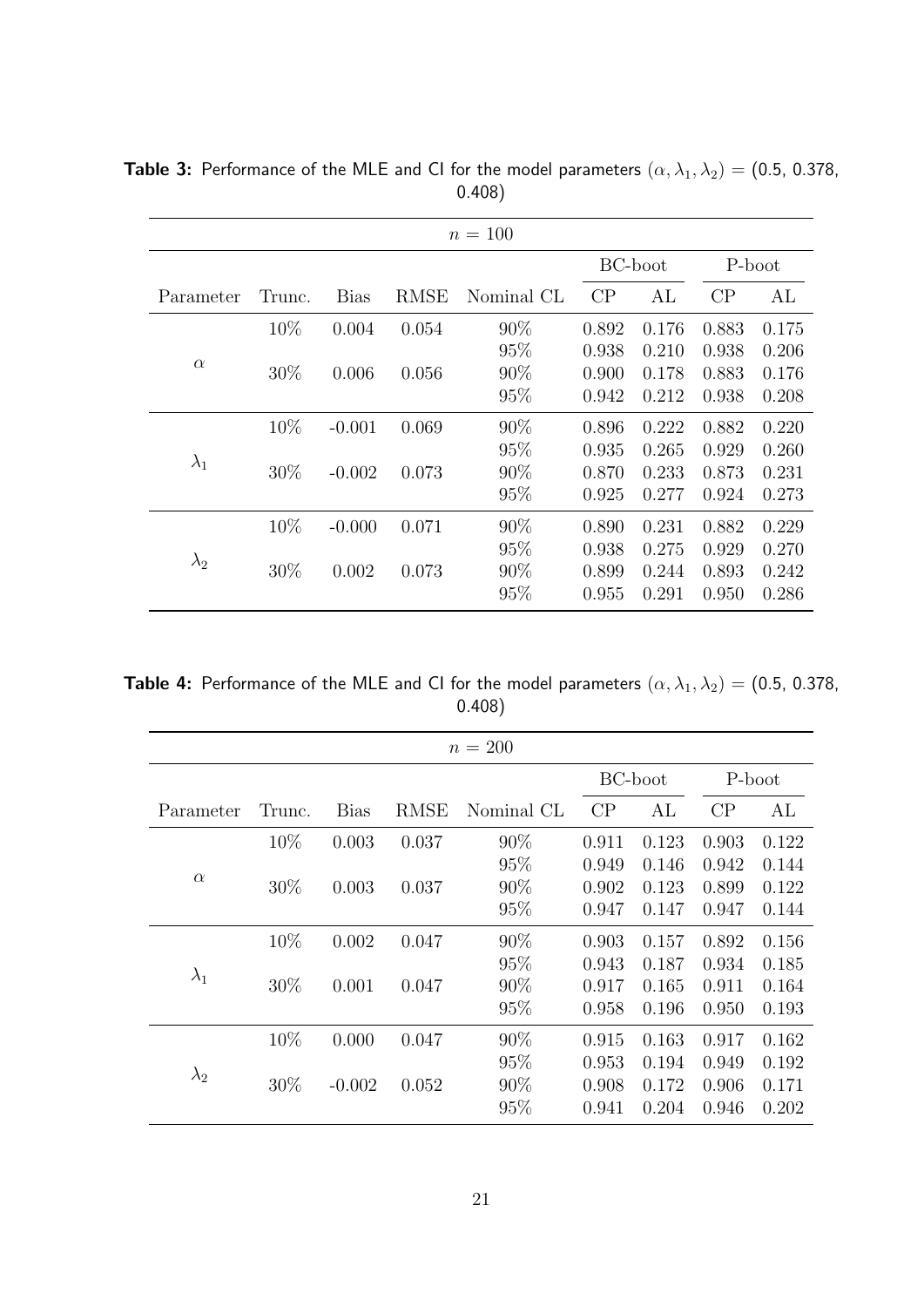| $n = 100$   |        |             |             |            |      |          |         |       |  |  |  |
|-------------|--------|-------------|-------------|------------|------|----------|---------|-------|--|--|--|
|             |        |             |             |            |      | Symm CRI | HPD CRI |       |  |  |  |
| Parameter   | Trunc. | <b>Bias</b> | <b>RMSE</b> | Nominal CL | CP   | AL       | CP      | AL    |  |  |  |
|             | 10%    | 0.037       | 0.230       | $90\%$     | 0.88 | 0.717    | 0.88    | 0.713 |  |  |  |
|             |        |             |             | 95%        | 0.93 | 0.854    | 0.93    | 0.849 |  |  |  |
| $\alpha$    | 30%    | 0.028       | 0.204       | 90%        | 0.90 | 0.662    | 0.90    | 0.659 |  |  |  |
|             |        |             |             | 95%        | 0.95 | 0.789    | 0.95    | 0.784 |  |  |  |
|             | 10%    | 0.001       | 0.019       | 90%        | 0.91 | 0.060    | 0.88    | 0.058 |  |  |  |
|             |        |             |             | 95%        | 0.95 | 0.072    | 0.94    | 0.070 |  |  |  |
| $\lambda_1$ | 30%    | 0.003       | 0.019       | 90%        | 0.91 | 0.064    | 0.88    | 0.061 |  |  |  |
|             |        |             |             | 95%        | 0.95 | 0.076    | 0.95    | 0.074 |  |  |  |
|             | 10%    | 0.001       | 0.013       | $90\%$     | 0.89 | 0.042    | 0.87    | 0.041 |  |  |  |
| $\lambda_2$ |        |             |             | 95%        | 0.94 | 0.051    | 0.94    | 0.049 |  |  |  |
|             | 30%    | 0.002       | 0.013       | 90%        | 0.90 | 0.044    | 0.88    | 0.042 |  |  |  |
|             |        |             |             | 95%        | 0.95 | 0.053    | 0.94    | 0.051 |  |  |  |

**Table 5:** Performance of BE and CRI for the model parameters  $(\alpha, \lambda_1, \lambda_2) = (2, 0.0625, 0.04)$ 

**Table 6:** Performance of BE and CRI for the model parameters  $(\alpha, \lambda_1, \lambda_2) = (2, 0.0625, 0.04)$ 

| $n = 200$   |        |       |       |            |         |       |      |       |  |  |  |  |
|-------------|--------|-------|-------|------------|---------|-------|------|-------|--|--|--|--|
|             |        |       |       | Symm CRI   | HPD CRI |       |      |       |  |  |  |  |
| Parameter   | Trunc. | Bias  | RMSE  | Nominal CL | CP      | AL    | CP   | AL    |  |  |  |  |
|             | 10%    | 0.015 | 0.156 | $90\%$     | 0.89    | 0.498 | 0.89 | 0.496 |  |  |  |  |
| $\alpha$    |        |       |       | 95%        | 0.95    | 0.593 | 0.95 | 0.591 |  |  |  |  |
|             | 30%    | 0.019 | 0.146 | $90\%$     | 0.90    | 0.465 | 0.90 | 0.463 |  |  |  |  |
|             |        |       |       | 95%        | 0.96    | 0.554 | 0.96 | 0.552 |  |  |  |  |
|             | 10%    | 0.001 | 0.014 | 90%        | 0.89    | 0.043 | 0.88 | 0.042 |  |  |  |  |
|             |        |       |       | 95%        | 0.94    | 0.051 | 0.94 | 0.050 |  |  |  |  |
| $\lambda_1$ | 30%    | 0.001 | 0.014 | 90%        | 0.90    | 0.044 | 0.89 | 0.044 |  |  |  |  |
|             |        |       |       | 95%        | 0.95    | 0.053 | 0.94 | 0.052 |  |  |  |  |
|             | 10%    | 0.001 | 0.009 | 90%        | 0.90    | 0.030 | 0.88 | 0.029 |  |  |  |  |
|             |        |       |       | 95%        | 0.95    | 0.036 | 0.93 | 0.035 |  |  |  |  |
| $\lambda_2$ | 30%    | 0.000 | 0.009 | 90%        | 0.90    | 0.030 | 0.88 | 0.030 |  |  |  |  |
|             |        |       |       | 95%        | 0.95    | 0.036 | 0.94 | 0.036 |  |  |  |  |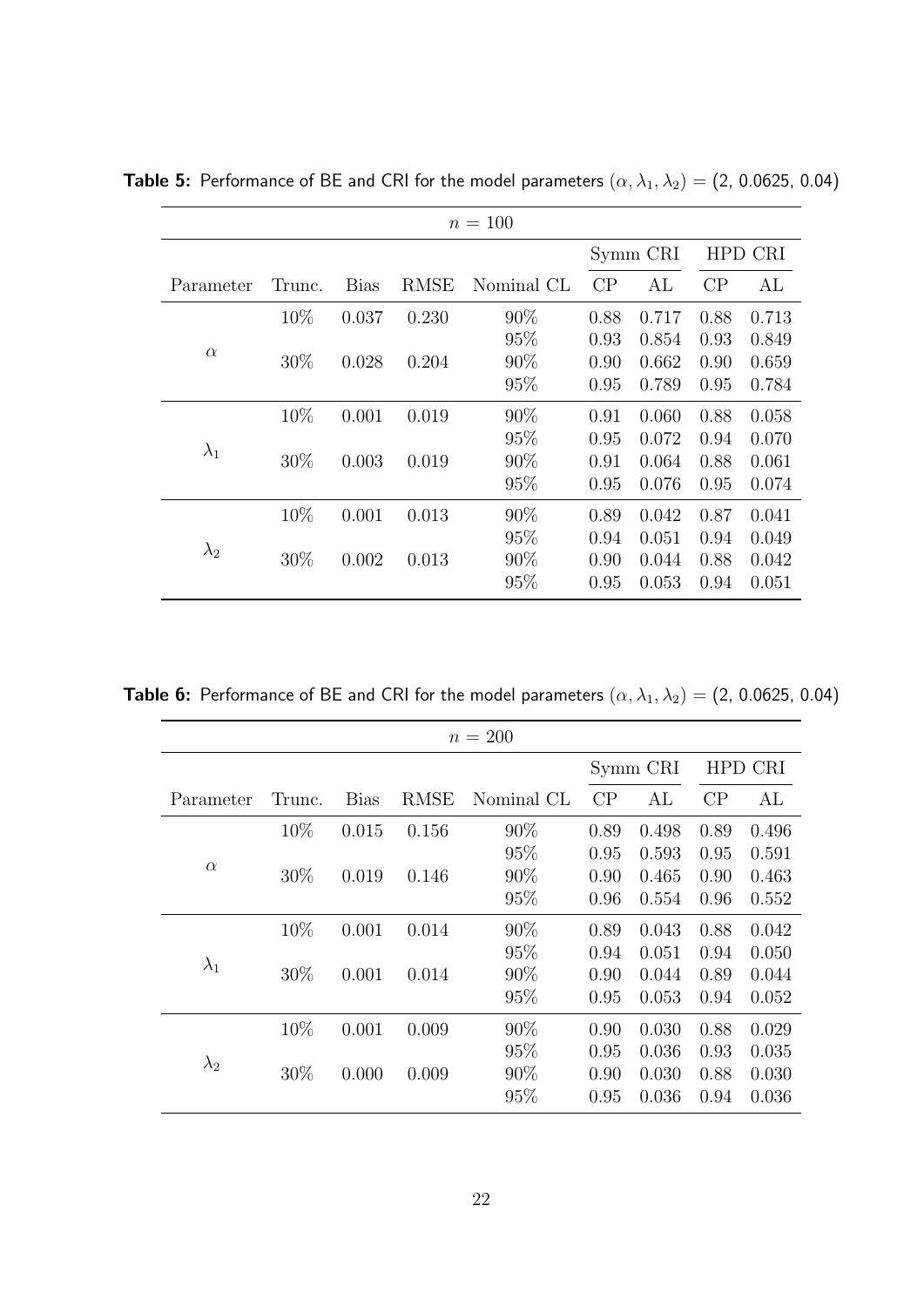| $n = 100$   |        |          |             |            |      |          |         |       |  |  |  |  |
|-------------|--------|----------|-------------|------------|------|----------|---------|-------|--|--|--|--|
|             |        |          |             |            |      | Symm CRI | HPD CRI |       |  |  |  |  |
| Parameter   | Trunc. | Bias     | <b>RMSE</b> | Nominal CL | CP   | AL       | CP      | AL    |  |  |  |  |
|             | 10%    | 0.007    | 0.055       | $90\%$     | 0.89 | 0.173    | 0.89    | 0.172 |  |  |  |  |
|             |        |          |             | 95%        | 0.94 | 0.206    | 0.94    | 0.205 |  |  |  |  |
| $\alpha$    | 30%    | 0.008    | 0.056       | $90\%$     | 0.90 | 0.174    | 0.89    | 0.173 |  |  |  |  |
|             |        |          |             | 95%        | 0.95 | 0.207    | 0.95    | 0.206 |  |  |  |  |
|             | 10%    | $-0.001$ | 0.068       | 90%        | 0.89 | 0.219    | 0.87    | 0.216 |  |  |  |  |
|             |        |          |             | 95%        | 0.94 | 0.261    | 0.94    | 0.258 |  |  |  |  |
| $\lambda_1$ | 30%    | 0.003    | 0.071       | $90\%$     | 0.90 | 0.232    | 0.89    | 0.229 |  |  |  |  |
|             |        |          |             | 95%        | 0.95 | 0.276    | 0.94    | 0.273 |  |  |  |  |
|             | 10%    | $-0.001$ | 0.071       | 90%        | 0.89 | 0.228    | 0.89    | 0.225 |  |  |  |  |
| $\lambda_2$ |        |          |             | 95%        | 0.95 | 0.271    | 0.95    | 0.268 |  |  |  |  |
|             | 30%    | 0.000    | 0.074       | $90\%$     | 0.90 | 0.241    | 0.88    | 0.238 |  |  |  |  |
|             |        |          |             | 95%        | 0.94 | 0.287    | 0.94    | 0.284 |  |  |  |  |

**Table 7:** Performance of BE and CRI for the model parameters  $(\alpha, \lambda_1, \lambda_2) = (0.5, 0.5)$ 0.378,0.408)

**Table 8:** Performance of BE and CRI for the model parameters  $(\alpha, \lambda_1, \lambda_2) = (0.5,$ 0.378,0.408)

| $n = 200$   |        |             |             |            |      |          |         |       |  |  |  |  |
|-------------|--------|-------------|-------------|------------|------|----------|---------|-------|--|--|--|--|
|             |        |             |             |            |      | Symm CRI | HPD CRI |       |  |  |  |  |
| Parameter   | Trunc. | <b>Bias</b> | <b>RMSE</b> | Nominal CL | CP   | AL       | CP      | AL    |  |  |  |  |
|             | 10\%   | 0.003       | 0.037       | $90\%$     | 0.90 | 0.121    | 0.89    | 0.121 |  |  |  |  |
| $\alpha$    |        |             |             | 95%        | 0.95 | 0.144    | 0.95    | 0.144 |  |  |  |  |
|             | 30%    | 0.003       | 0.036       | 90%        | 0.91 | 0.122    | 0.91    | 0.121 |  |  |  |  |
|             |        |             |             | 95%        | 0.96 | 0.145    | 0.96    | 0.145 |  |  |  |  |
|             | 10%    | 0.002       | 0.046       | $90\%$     | 0.92 | 0.156    | 0.92    | 0.155 |  |  |  |  |
|             |        |             |             | 95%        | 0.96 | 0.186    | 0.96    | 0.185 |  |  |  |  |
| $\lambda_1$ | 30%    | $-0.000$    | 0.052       | 90%        | 0.89 | 0.163    | 0.87    | 0.162 |  |  |  |  |
|             |        |             |             | 95%        | 0.94 | 0.195    | 0.94    | 0.193 |  |  |  |  |
|             | 10%    | 0.001       | 0.050       | 90%        | 0.89 | 0.162    | 0.89    | 0.161 |  |  |  |  |
|             |        |             |             | 95%        | 0.95 | 0.193    | 0.95    | 0.192 |  |  |  |  |
| $\lambda_2$ | 30%    | 0.001       | 0.053       | $90\%$     | 0.88 | 0.171    | 0.88    | 0.170 |  |  |  |  |
|             |        |             |             | 95%        | 0.95 | 0.204    | 0.94    | 0.202 |  |  |  |  |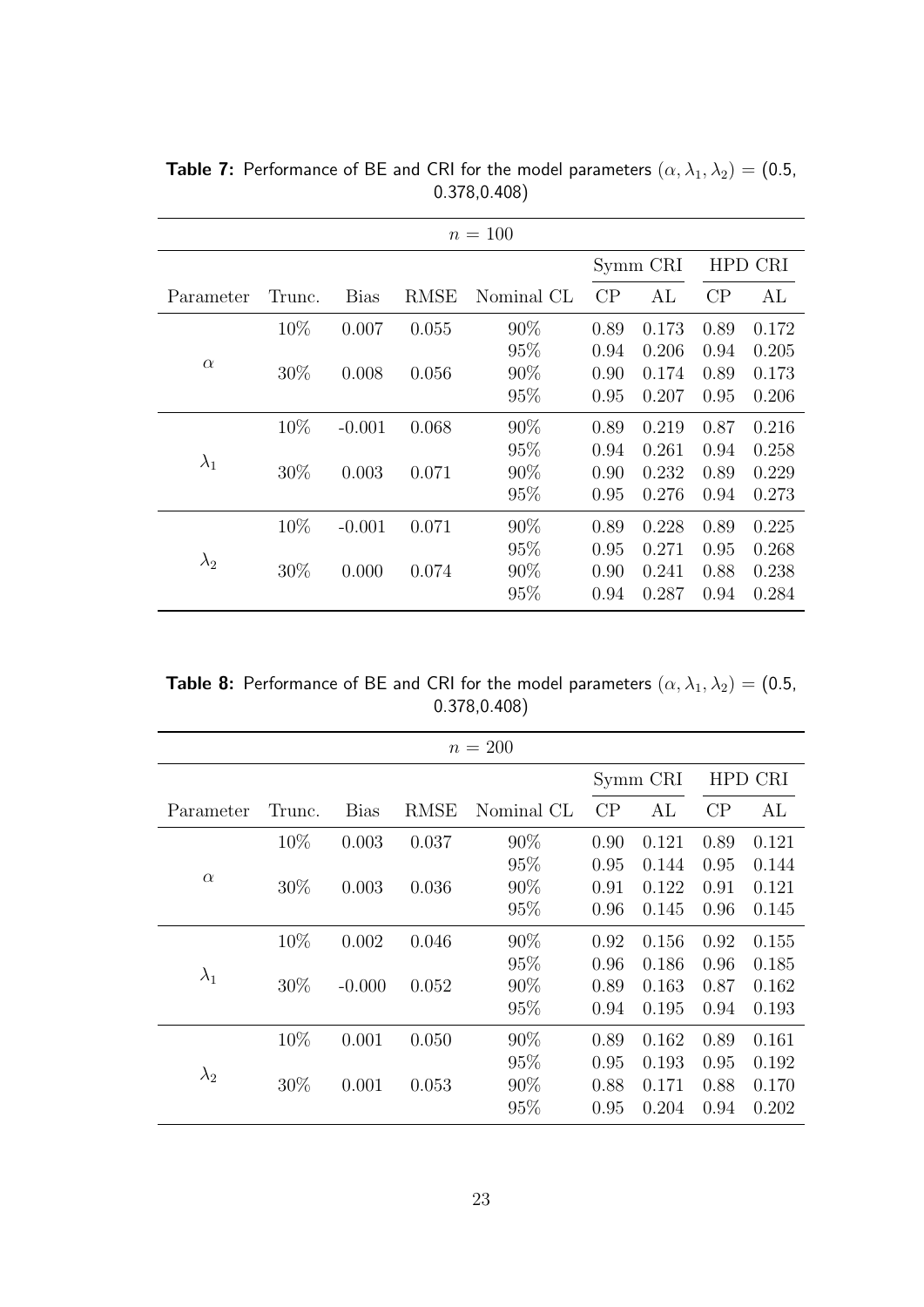most of the cases the coverage percentages are very close to the corresponding nominal levels. Another point is worth mentioning here that for the first set of parameter values ( $\alpha = 2.0, \lambda_1 =$  $0.0625, \lambda_2 = 0.04$ , it is observed that the bias and MSEs for 30% truncation is smaller than those of 10% truncation. It is mainly due to the design of the experiment. It is observed in this case that for 10% truncation around 50% data are censored, on the other hand for 30% truncation around 40% data are censored. Therefore, in this case for 30% truncation we have more complete observations than  $10\%$  truncation, hence they provide better estimates. Where as, for the second set of parameter values ( $\alpha = 0.5, \lambda_1 = 0.378, \lambda_2 = 0.408$ ), in case of 10% truncation around 33% data are censored, and for 30% truncation around 35% data are censored. In this case it is observed that bias and MSEs at the truncation levels are very close to each other in most of the cases considered.

Now comparing the performances between the MLEs and Bayes estimates it is quite clear that when  $n = 100$ , the Bayes estimates with non-informative priors provide better results than the MLEs in terms of lower biases and RMSE. Also comparing the performances between the confidence intervals and the credible intervals for  $n = 100$ , it is quite apparent that the average lengths of the HPD credible intervals are shorter than the symmetric credible intervals and also the two bootstrap confidence intervals. Moreover, it maintains the required coverage percentages also in all the cases. Although, for  $n = 200$ , the MLEs and the Bayes estimators behave in a very similar manner in all respects. Therefore, we propose to use the Bayes estimates with non-informative priors and HPD credible intervals to analyze left truncated right censored competing risks data for moderate or large sample sizes, for very large sample sizes it does not make any difference.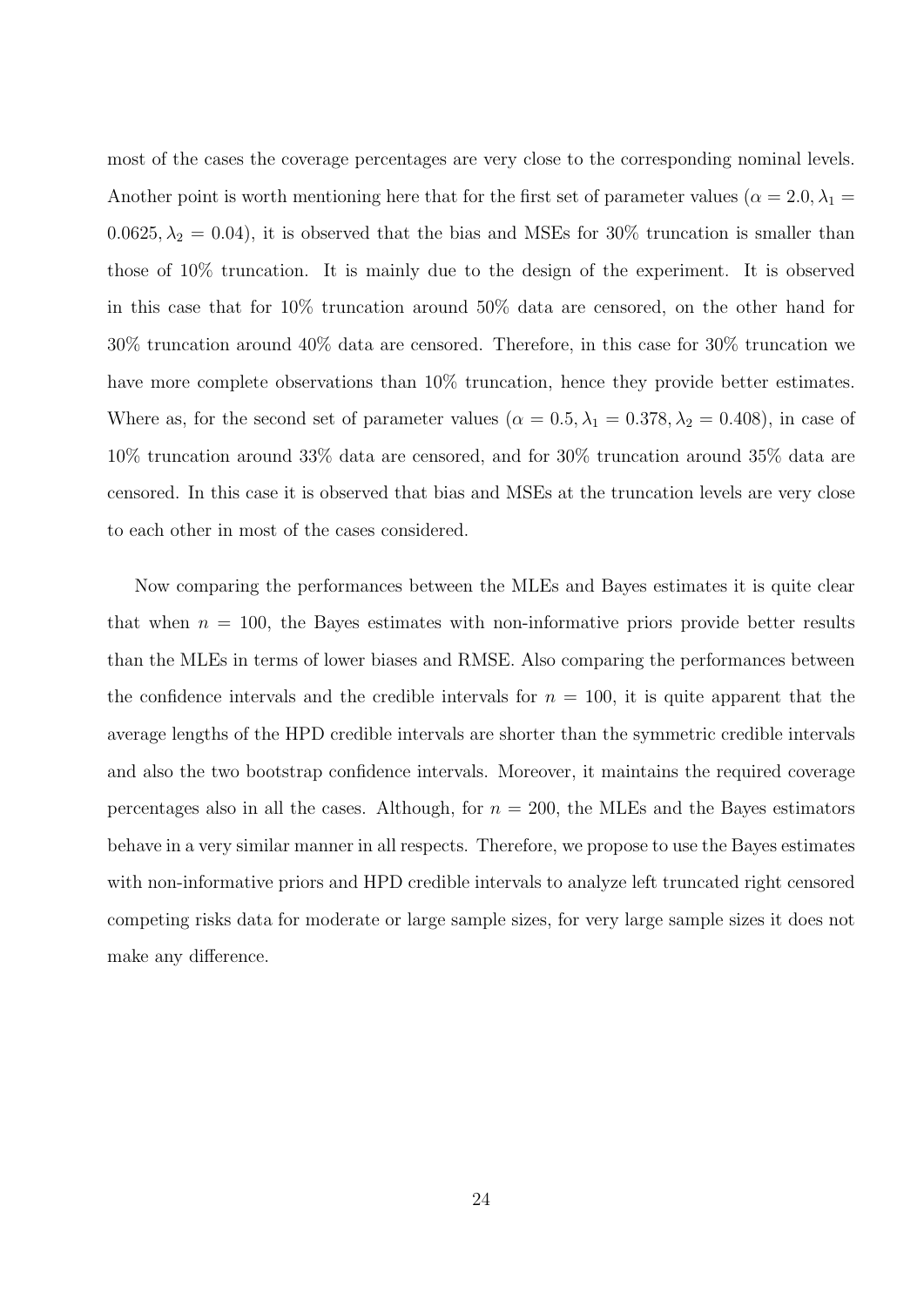# 6 Illustrative Example

In this section we provide the analysis of a data set for illustrative purposes. The data set is presented in the Appendix and it is of size 100. The truncation percentage is fixed at 30. We note that 53 units are censored in this data set, and the number of failures from Cause 1 and Cause 2 are 14, and 33, respectively. We re-scale the data by dividing all the lifetimes by 100, mainly for computational purposes. It is not going to affect in the inference procedure.

Before progressing further first we obtain the plot of the profile log-likelihood function of  $\alpha$ , i.e.,  $p(\alpha)$ , for this data, and it is provided in Figure 1. Clearly, it is an unimodal function with the mode lying between 2 and 4. The maximum likelihood estimates of the different parameters are as follows:  $\hat{\alpha} = 2.795$ ,  $\hat{\lambda}_1 = 6.759$ , and  $\hat{\lambda}_2 = 15.932$ . The associated bootstrap confidence intervals are also obtained and they are provided in Table 9. We further obtain the Bayes estimates and the associated credible intervals of the unknown parameters based on the same set of priors as defined in the previous section. We provide the plots of the histograms of the posterior samples  $\alpha$ ,  $\lambda_1$  and  $\lambda_2$  in Figure 2. It is clear that the posterior distribution of  $\alpha$  is quite symmetric, whereas the posterior distributions of  $\lambda_1$  and  $\lambda_2$  are skewed for this data set. The Bayes estimates of  $\alpha$ ,  $\lambda_1$ , and  $\lambda_2$  with respect to squared error loss function are 2.781, 7.140, and 16.792, respectively. The associated credible intervals are also provided in Table 9. It is clear that the Bayes estimates and the MLEs are quite close to each other although the length of the HPD credible intervals are slightly smaller than the bootstrap confidence intervals.

| Parameter   | Nominal CL | BC-bootstrap    | P-bootstrap     | Sym. CRI        | HPD CRI         |
|-------------|------------|-----------------|-----------------|-----------------|-----------------|
| $\alpha$    | $90\%$     | (2.204, 3.264)  | (2.343, 3.439)  | (2.250, 3.342)  | (2.247, 3.332)  |
|             | 95%        | (2.102, 3.366)  | (2.264, 3.529)  | (2.161, 3.462)  | (2.153, 3.446)  |
| $\lambda_1$ | $90\%$     | (0.000, 11.694) | (3.601, 15.324) | (2.892, 13.970) | (2.129, 11.924) |
|             | 95%        | (0.000, 12.856) | (3.018, 17.795) | (2.534, 16.167) | (1.657, 14.060) |
| $\lambda_2$ | $90\%$     | (0.000, 27.567) | (8.925, 35.127) | (7.725, 30.963) | (5.506, 26.916) |
|             | 95%        | (0.000, 30.340) | (7.755, 41.151) | (6.838, 35.697) | (5.397, 31.623) |

Table 9: Confidence and credible intervals for the parameters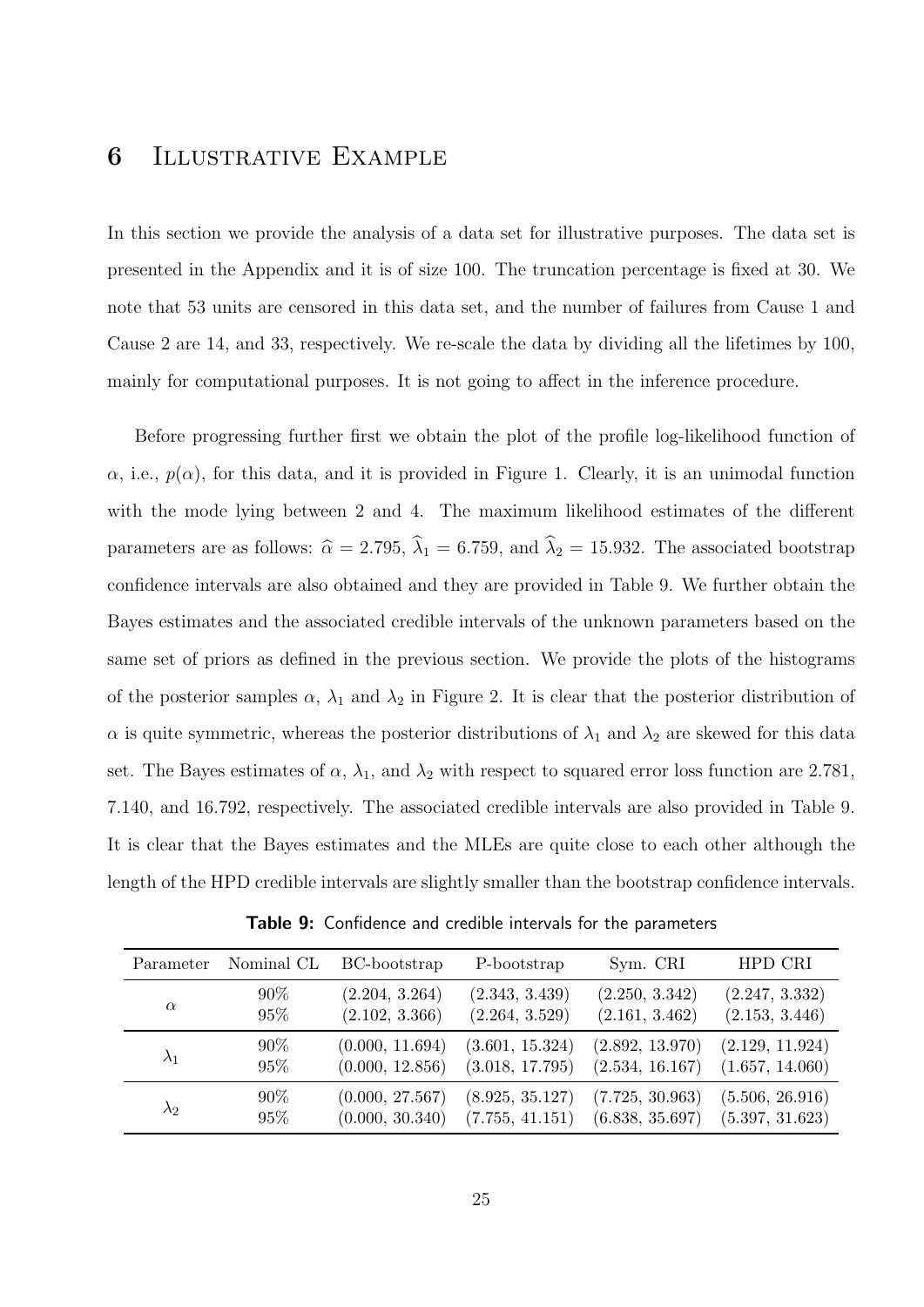

Figure 1: Profile-likelihood of  $\alpha$ 



Figure 2: Histogram of the posterior samples

# 7 Shape Parameters are Different

## 7.1 Classical Inference

26

So far we have provided the analysis based on the assumption that the shape parameters of the lifetime distributions of the competing causes are same. In this section we relax that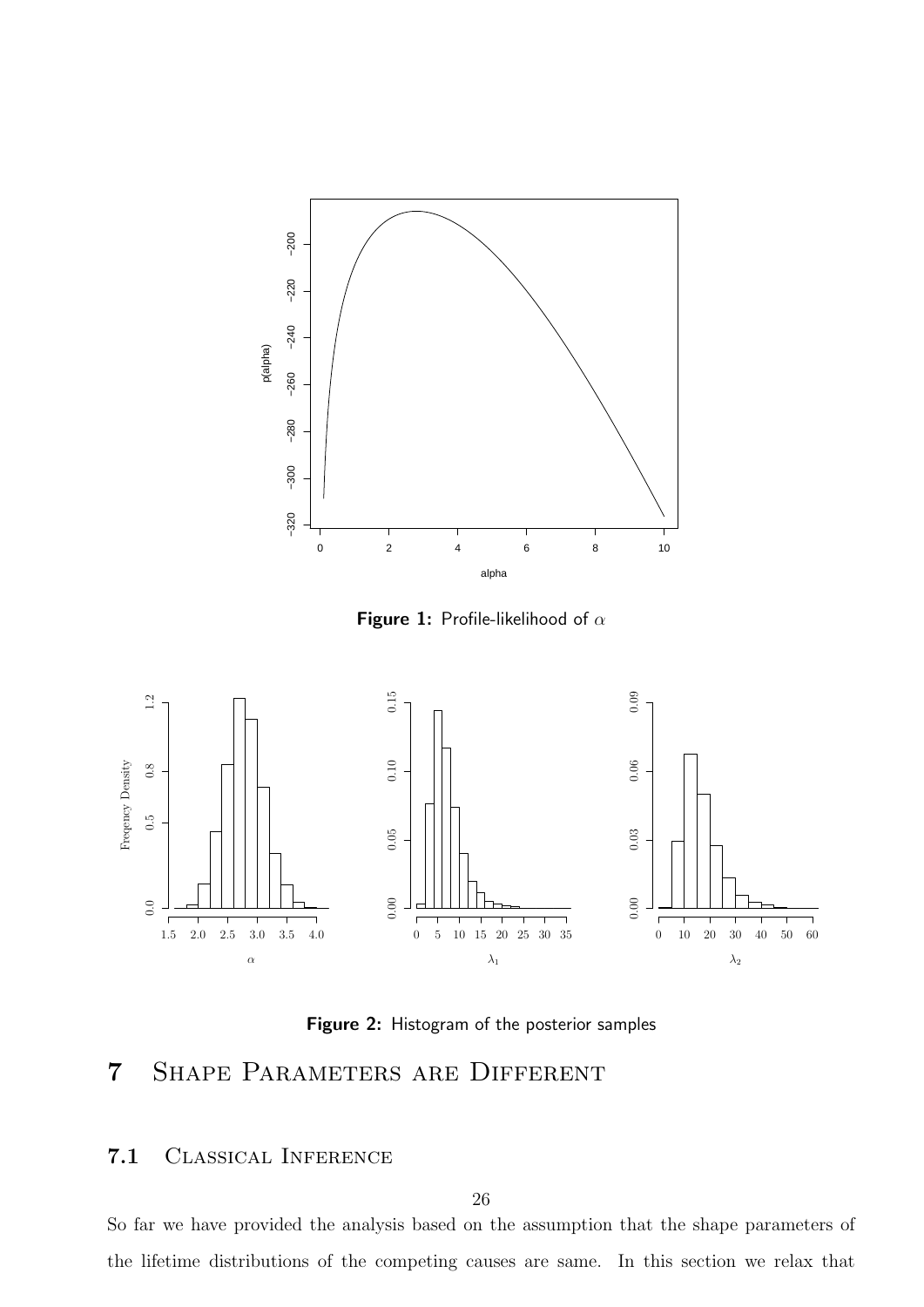assumption. It is assumed that  $T_{1i} \sim$  Weibull $(\alpha_1, \lambda_1)$ , and  $T_{2i} \sim$  Weibull $(\alpha_2, \lambda_2)$ , and they are independent. We are using the same notations as before. The likelihood function in this case can be written as

$$
L_2(\alpha_1, \lambda_1, \alpha_2, \lambda_2) = \alpha_1^{m_1} \alpha_2^{m_2} \lambda_1^{m_1} \lambda_2^{m_2} e^{-\lambda_1 \left[\sum_{i=1}^n (t_i^{\alpha_1} - (1-\nu_i)\tau_{iL}^{\alpha_1})\right]} e^{-\lambda_2 \left[\sum_{i=1}^n (t_i^{\alpha_2} - (1-\nu_i)\tau_{iL}^{\alpha_2})\right]} \prod_{i \in I_1} t_i^{\alpha_1 - 1} \prod_{i \in I_2} t_i^{\alpha_2 - 1}.
$$

Hence, the log-likelihood function can be written as

$$
\log L_2(\alpha_1, \alpha_2, \lambda_1, \lambda_2) = m_1 \log \alpha_1 + m_1 \log \lambda_1 + (\alpha_1 - 1)w_1^* - \lambda_1 w_2(\alpha_1)
$$
  

$$
m_2 \log \alpha_2 + m_2 \log \lambda_2 + (\alpha_2 - 1)w_2^* - \lambda_2 w_2(\alpha_2),
$$
 (5)

where

$$
w_1^* = \sum_{i \in I_1} t_i, \quad w_2^* = \sum_{i \in I_2} t_i,
$$

and  $w_2(\alpha)$  is same as defined in (2). Following the same approach as in Section 3, it immediately follows that for fixed  $\alpha_1$  and  $\alpha_2$ , the MLEs of  $\lambda_1$  and  $\lambda_2$  can be obtained as:

$$
\widehat{\lambda}_1(\alpha_1) = \frac{m_1}{w_2(\alpha_1)}, \quad \widehat{\lambda}_2(\alpha_2) = \frac{m_2}{w_2(\alpha_2)},
$$

and the MLEs of  $\alpha_1$  and  $\alpha_2$  can be obtained by maximizing

$$
p_1(\alpha_1) = m_1 \log \alpha_1 - m_1 \log w_2(\alpha_1) + \alpha_1 w_1^*
$$

and

$$
p_2(\alpha_2) = m_2 \log \alpha_2 - m_2 \log w_2(\alpha_2) + \alpha_2 w_2^*,
$$

with respect to  $\alpha_1$  and  $\alpha_2$ , respectively. Following Lemma 2, it can be shown that  $p_1(\alpha_1)$  and  $p_2(\alpha_2)$  are unimodal functions. Hence, the corresponding maximization can be performed quite conveniently. One can employ a numerical technique, such as the Newton-Raphson to obtain the numerical estimates of  $\alpha_1$  and  $\alpha_2$  from (5). Then, the obtained estimates  $\hat{\alpha}_1$  and  $\hat{\alpha}_2$  can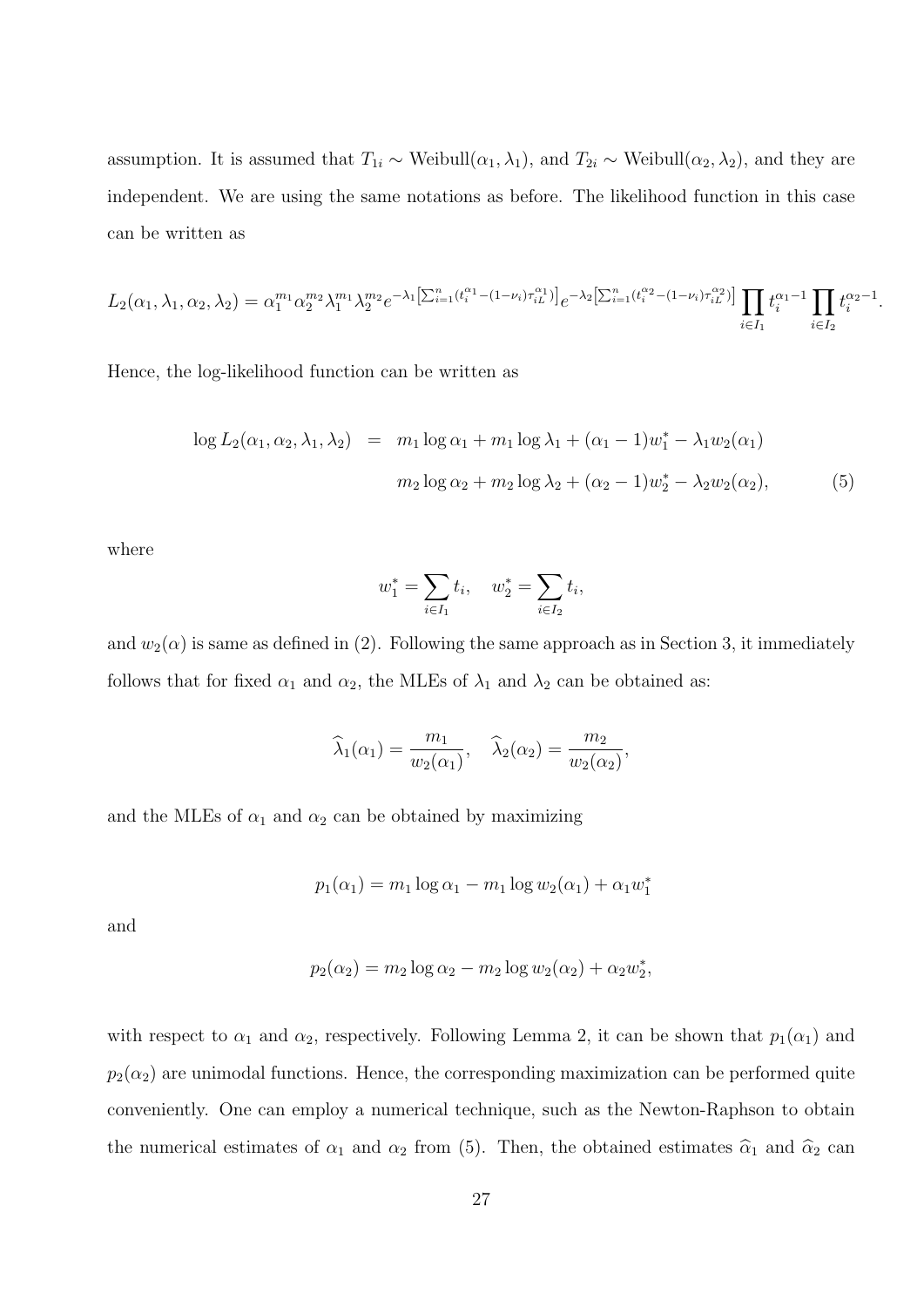be plugged in to obtain the estimates  $\widehat{\lambda}_1(\widehat{\alpha}_1)$  and  $\widehat{\lambda}_2(\widehat{\alpha}_2)$ . Parametric bootstrap confidence intervals can be obtained similarly as in Section 3.

### 7.2 Bayesian Inference

We make the following prior assumptions on the unknown parameters:

$$
\pi(\alpha_1) \sim GA(a_1, b_1), \quad \pi(\lambda_1) \sim GA(c_1, d_1), \quad \pi(\alpha_2) \sim GA(a_2, b_2), \quad \pi(\lambda_2) \sim GA(c_2, d_2).
$$

It follows that the posterior distributions of  $(\alpha_1, \lambda_1)$  is independent of the posterior distribution of  $(\alpha_2, \lambda_2)$ , i.e.

$$
\pi(\alpha_1, \lambda_1, \alpha_2, \lambda_2 | data) = \pi(\alpha_1, \lambda_1 | data) \times \pi(\alpha_2, \lambda_2 | data)
$$

It can be shown after some calculations that  $\pi(\lambda_1|\alpha_1, data) \sim GA(m_1 + c_1, w^*(\alpha_1) + d_1)$ ,

$$
\pi(\alpha_1|data) \propto \alpha_1^{m_1 + a_1 - 1} e^{-b_1 \alpha_1} \prod_{i \in I_1} t_i^{\alpha_1 - 1} \times \frac{1}{(w^*(\alpha_1) + d_1)^{m_1 + c_1}}; \text{ for } \alpha_1 > 0.
$$

and  $\pi(\lambda_2|\alpha_2, data) \sim \text{GA}(m_2 + c_2, w^*(\alpha_2) + d_2),$ 

$$
\pi(\alpha_2|data) \propto \alpha_2^{m_2 + a_2 - 1} e^{-b_2 \alpha_2} \prod_{i \in I_2} t_i^{\alpha_2 - 1} \times \frac{1}{(w^*(\alpha_2) + d_2)^{m_2 + c_2}}; \quad \text{for} \quad \alpha_2 > 0.
$$

Using Lemma 3, it immediately follows that  $\pi(\alpha_1|data)$  and  $\pi(\alpha_2|data)$  both are log-concave functions. Hence, the generations directly from the posterior distribution can be performed quite conveniently, and once we have the generated samples, the Bayes estimate of any function of the unknown parameters and the associated credible intervals can be easily constructed as before.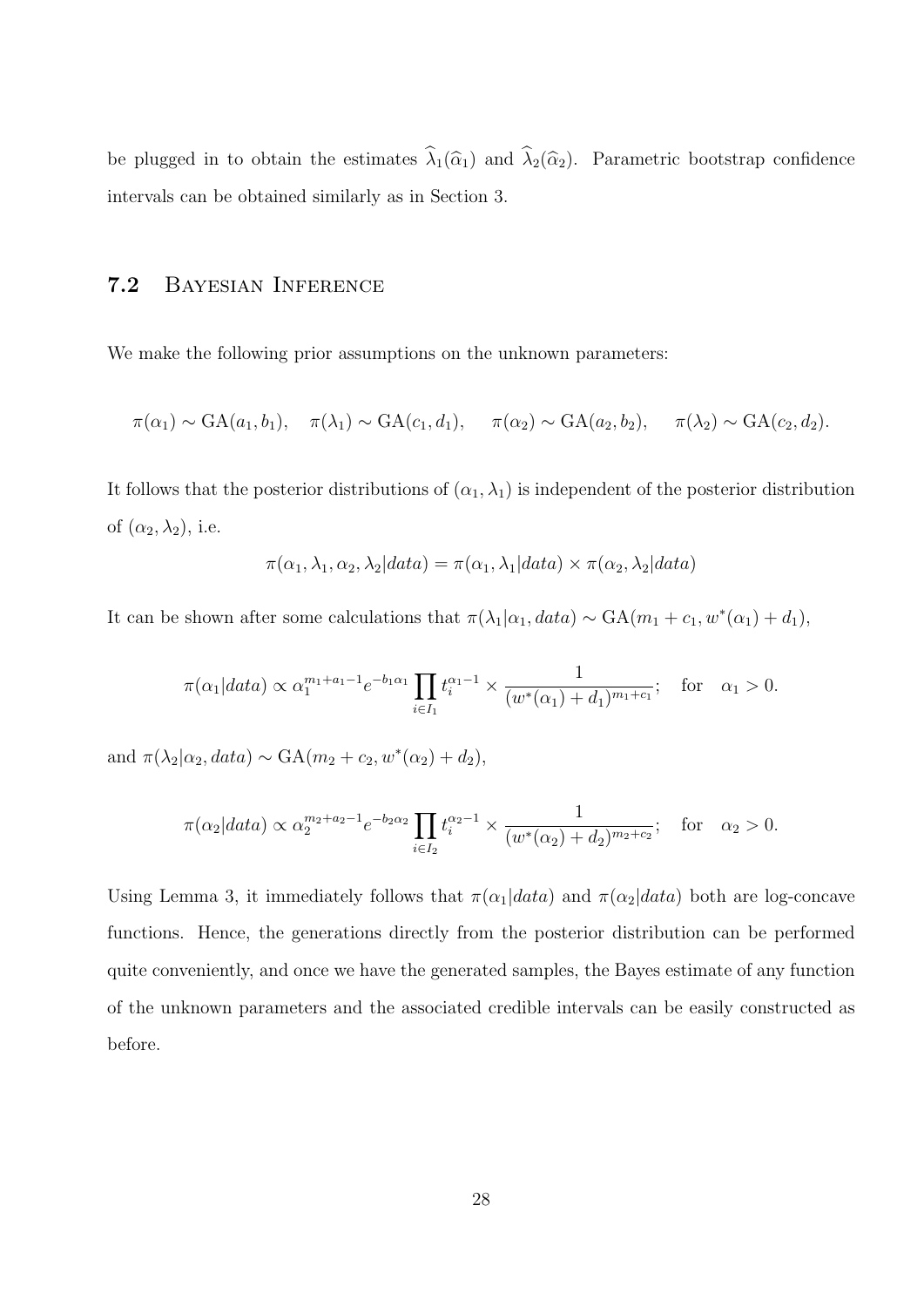## 7.3 TRANSFORMER DATA REVISITED

We re-analyze the same transformer data set under the new set of assumptions. The MLEs of the unknown parameters are as follows:

$$
\hat{\alpha}_1 = 2.817
$$
  $\hat{\lambda}_1 = 6.933$ ,  $\hat{\alpha}_2 = 2.786$   $\hat{\lambda}_2 = 15.768$ .

The Bayes estimates based on the non-informative priors of the unknown parameters turn out to be:

$$
\hat{\alpha}_1 = 2.776
$$
  $\hat{\lambda}_1 = 8.532$ ,  $\hat{\alpha}_2 = 2.767$   $\hat{\lambda}_2 = 17.083$ .

Different bootstrap confidence intervals and credible intervals for the parameters are given in the Table 10 below.

| Parameter   | Nominal CL | BC-bootstrap        | P-bootstrap     | Sym. CRI        | HPD CRI         |
|-------------|------------|---------------------|-----------------|-----------------|-----------------|
| $\alpha_1$  | $90\%$     | (1.696, 3.726)      | (1.927, 3.963)  | (1.842, 3.836)  | (1.792, 3.762)  |
|             | 95%        | (1.501, 3.921)      | (1.775, 4.287)  | (1.683, 4.049)  | (1.648, 4.005)  |
| $\alpha_2$  | $90\%$     | (1.999, 3.347)      | (2.278, 3.557)  | (2.148, 3.440)  | (2.126, 3.408)  |
|             | 95%        | (1.870, 3.476)      | (2.195, 3.830)  | (2.033, 3.566)  | (1.990, 3.519)  |
| $\lambda_1$ | $90\%$     | $(-10.933, 18.678)$ | (2.173, 24.150) | (1.875, 22.696) | (0.923, 17.126) |
|             | 95%        | $(-13.770, 21.514)$ | (1.766, 34.984) | (1.544, 28.991) | (0.577, 22.787) |
| $\lambda_2$ | $90\%$     | $(-9.715, 32.246)$  | (8.073, 39.503) | (6.884, 34.509) | (4.935, 29.175) |
|             | $95\%$     | $(-13.735, 36.265)$ | (6.608, 48.713) | (5.919, 40.036) | (4.077, 34.845) |

Table 10: Confidence and credible intervals for the parameters

We perform a hypothesis test, to check whether it is possible to take the shape parameters to be equal for this data. We would like to test

$$
H_0: \alpha_1 = \alpha_2, \quad \text{against} \quad H_1: \alpha_1 \neq \alpha_2,
$$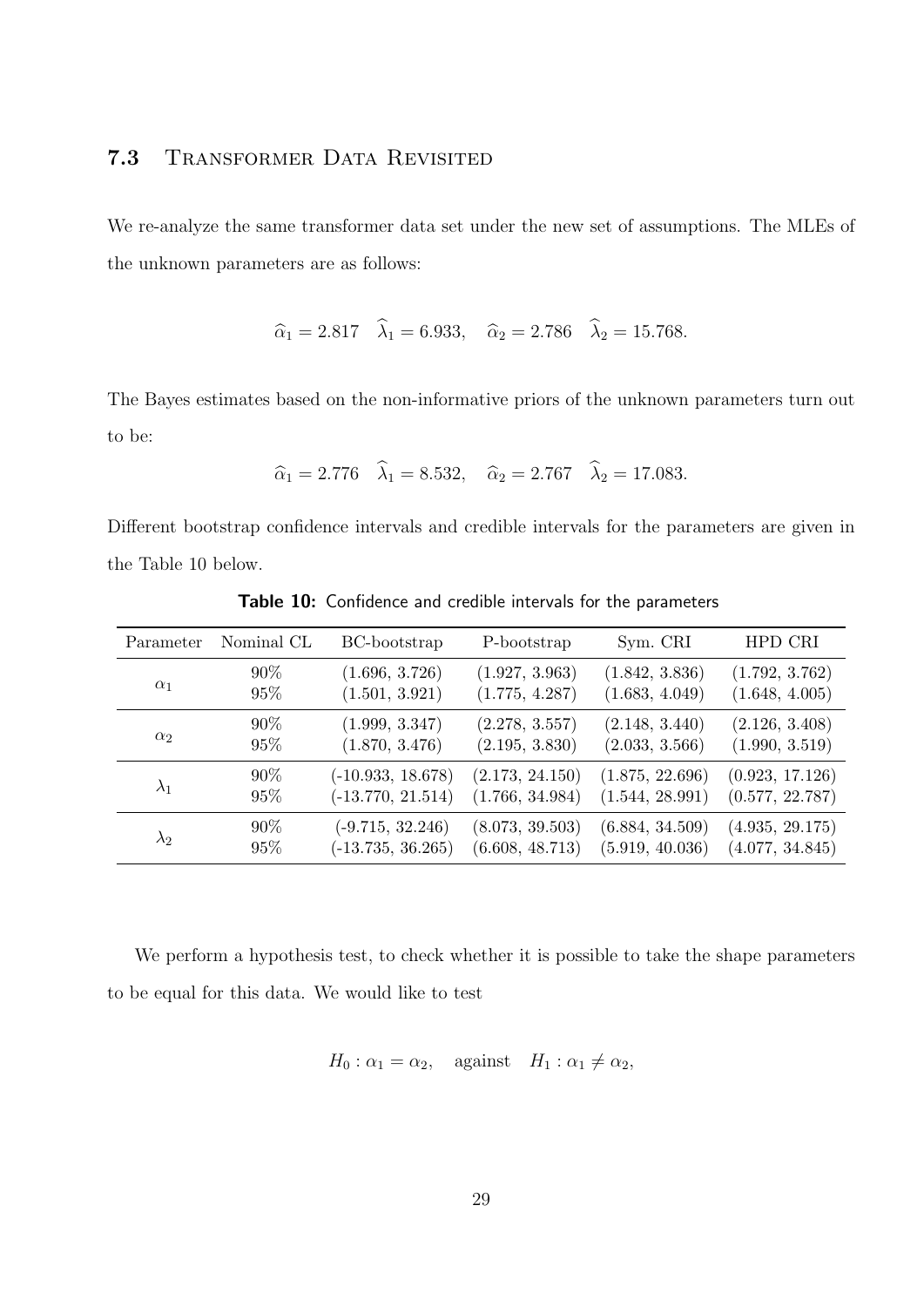based on the likelihood ratio test procedure. We observe that likelihood ratio test statistic is

$$
\chi^2 = -2(\sup_{H_0} \log L_1(\alpha, \lambda_1, \lambda_2) - \sup_{H_0 \cup H_1} \log L_2(\alpha_1, \alpha_2, \lambda_1, \lambda_2)) = 0.0018
$$

Comparing the test statistic with  $\chi_1^2(0.95) = 3.841$ , we conclude that  $H_0$  cannot be rejected at 5% level.

### 8 CONCLUSIONS

In this paper we consider the classical and Bayesian inference of the Weibull parameters for the left truncated and right censored competing risks data. We provide the sufficient condition of the existence and uniqueness of the maximum likelihood estimators of the unknown parameters. It is difficult to obtain the exact confidence intervals of the unknown parameters and we propose to use the bootstrap method to construct the approximate confidence intervals. We have further considered the Bayesian inference of the unknown parameters under a very flexible priors on the unknown parameters. We propose to use the importance sampling procedure to compute the Bayes estimates and the associated credible intervals. Extensive simulation experiments have been performed to compare the performances of the unknown parameters, and it is observed that the performance of the Bayes estimates with non-informative priors are slightly better than the maximum likelihood estimators. Finally we extend the results when the two shape parameters are different. We provide both the classical and Bayesian inference of the unknown parameters. We re-analyze the same transformer data set and it is observed that for this data set the assumption of equal shape parameters makes sense. It will be of interest to consider the case when there are some covariates also associated with each item. Moreover, prior elicitation is an important problem which has not addressed in this paper. More work is needed in these directions.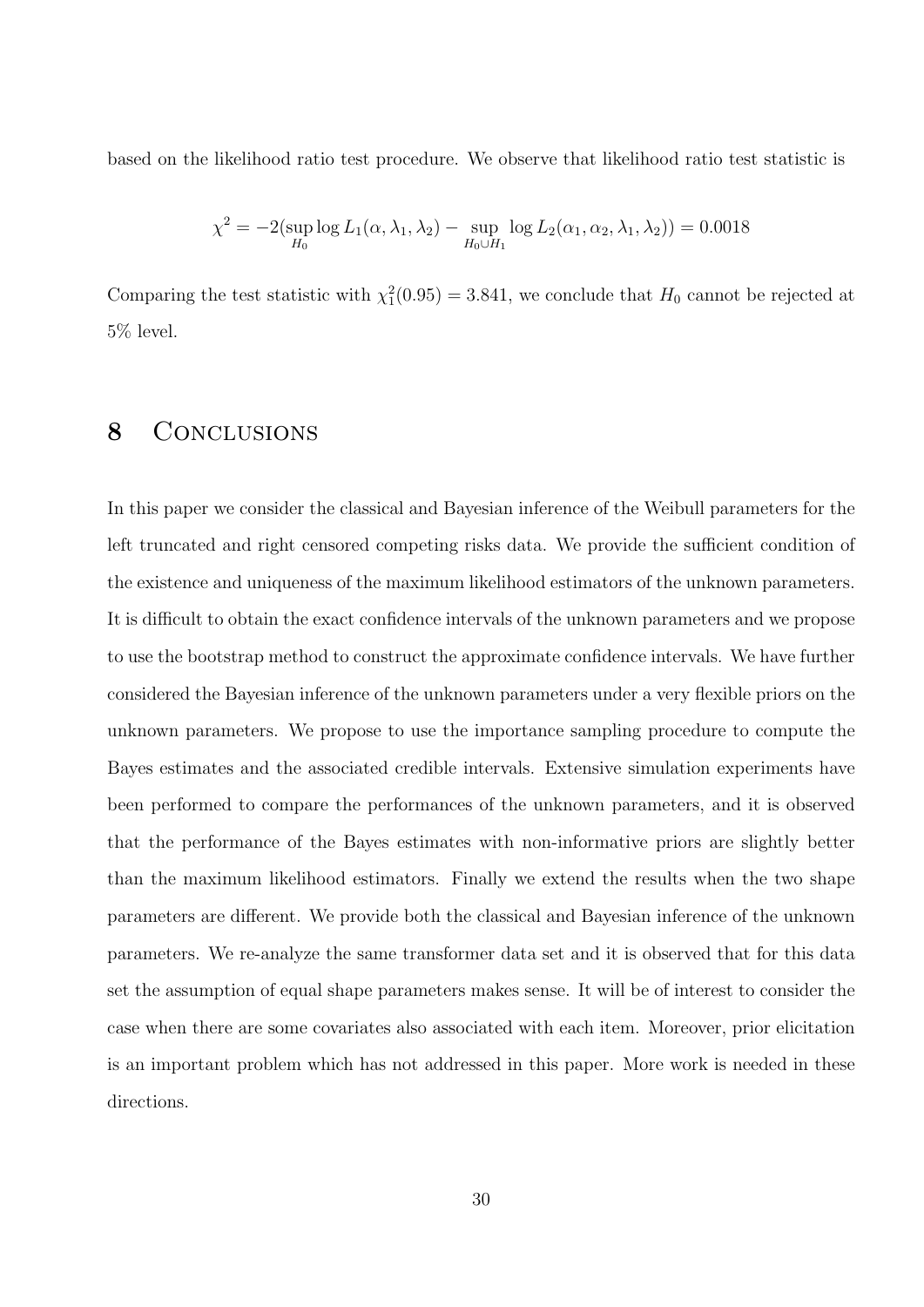### Acknowledgements:

The authors would like to thank the associate editor and two referees for their constructive comments which have helped to improve the manuscript significantly.

# References

- Balakrishnan N., Kundu D., Ng H. K. T., and Kannan N. (2007). Point and interval estimation for a simple step-stress model with Type-II censoring. Journal of Quality Technology, 39, 35 - 47.
- Balakrishnan, N.; Mitra, D. (2011). Likelihood inference for log-normal data with left truncation and right censoring with an illustration, Journal of Statistical Planning and Inference, 141, 3536 - 3553.
- Balakrishnan, N. and Mitra, D. (2012). Left truncated and right censored Weibull data and likelihood inference with an illustration. Computational Statistics and Data Analysis, 56, 4011 - 4025.
- Balakrishnan N. and Mitra D. (2014). EM-based likelihood inference for some lifetime distributions based on left truncated and right censored data and associated model discrimination. South African Statistical Journal, 48, 125 - 171.
- Cox D. R. (1959). The analysis of exponentially distributed lifetimes with two types of failures. Journal of the Royal Statistical Society Series B, 21, 411 - 421.
- Crowder M. (2001). Classical Competing Risks Model. Chapman & Hall, New York.
- David, H.A. and Moeschberger, M.L. (1978). The Theory of Competing Risks, Griffin, London.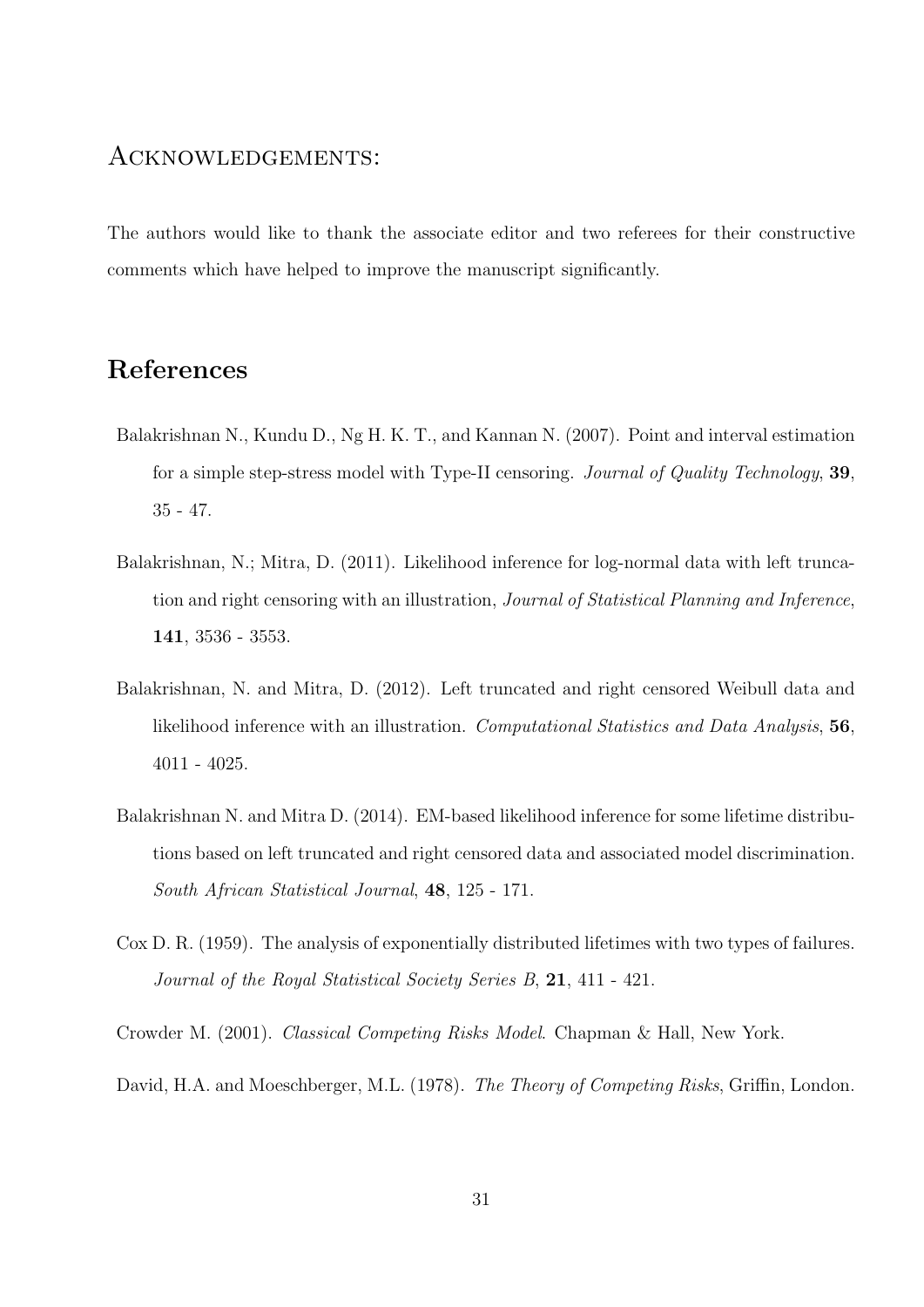- Hong Y., Meeker W. Q., and McCalley J. D. (2009). Prediction of remaining life of power transformers based on left truncated and right censored lifetime data. The Annals of Applied Statistics, 3, 857-879.
- Devroye L. (1984). A simple algorithm for generating random variates with a log-concave density. Computing, 33, 247 - 257.
- Kinderman, A.J. and Monahan, J.F. (1977). Computer generation of random variables using the ratio of random deviates, ACM Transactions on Mathematical Software, 3, 257 - 260.
- Kundu D. (2004). Parameter estimation for partially complete time and type of failure data. Biometrical Journal, 46, 165 - 179.
- Kundu D. (2008). Bayes inference and life testing plan for the Weibull distribution in presence of progressive censoring. Technometrics, 50, 144 - 154.
- Kundu, D. and Mitra, D. (2016). Bayesian inference of Weibull distribution based on left truncated and right censored data, Computational Statistics and Data Analysis, 99, 38- 50.
- Kundu D. and Pradhan B. (2011). Bayesian analysis of progressively censored competing risks data. Sankhya Series B, 73, 276 - 296.
- Pena E. A. and Gupta A. K. (1990). Bayes estimation for the Marshall-Olkin exponential distribution. Journal of the Royal Statistical Society Series B, 52, 379 - 389.
- Prentice R. L., Kalbfleish J. D., Peterson Jr. A. V., Flurnoy N., Farewell V. T., Breslow N. E. (1978). The analysis of failure times in presence of competing risks. Biometrics, 34, 541 - 554.